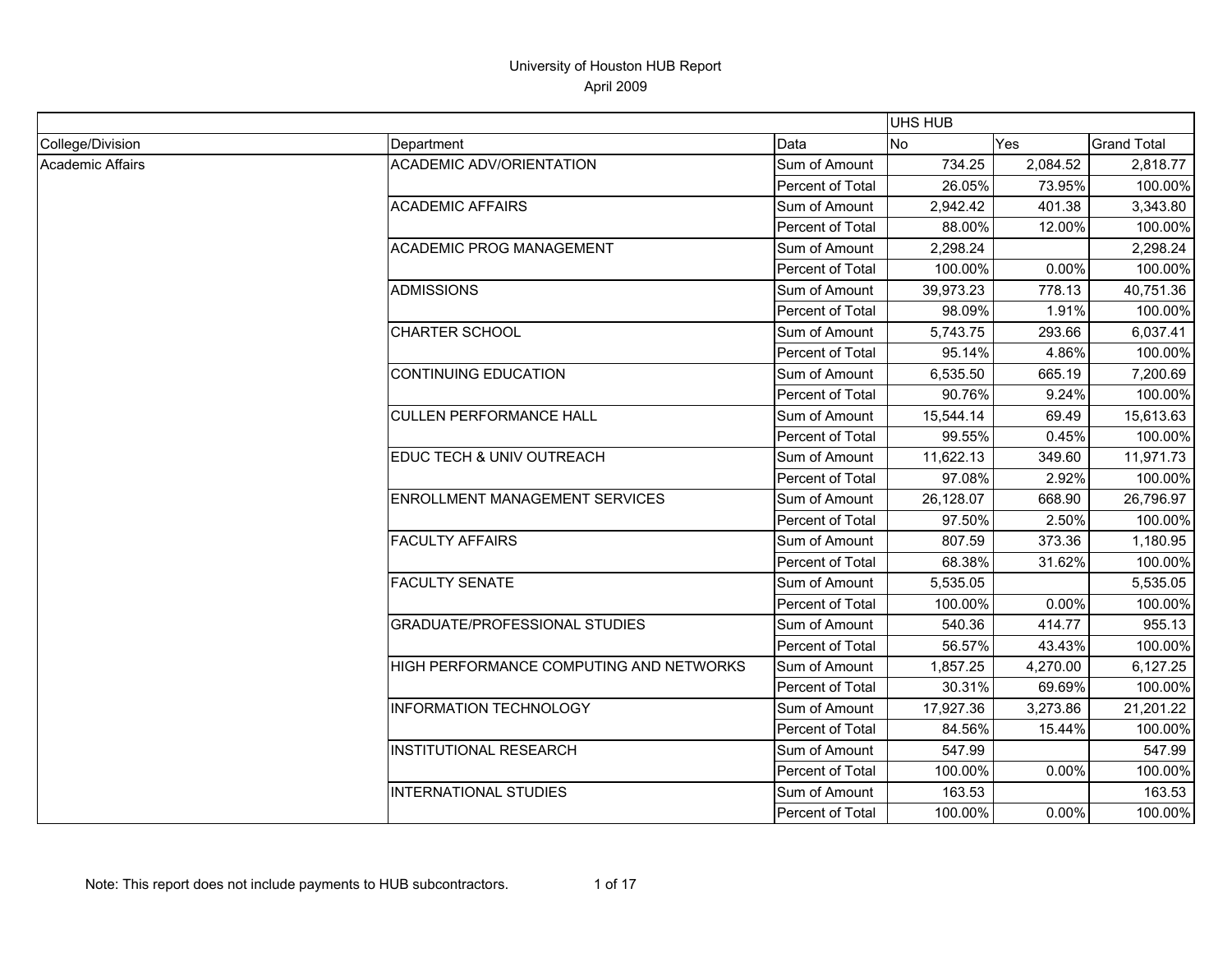|                                   |                                         |                  | <b>UHS HUB</b> |            |                    |
|-----------------------------------|-----------------------------------------|------------------|----------------|------------|--------------------|
| College/Division                  | Department                              | Data             | <b>INo</b>     | Yes        | <b>Grand Total</b> |
| Academic Affairs                  | KUHF RADIO                              | Sum of Amount    | 96,361.92      | 5,562.97   | 101,924.89         |
|                                   |                                         | Percent of Total | 94.54%         | 5.46%      | 100.00%            |
|                                   | <b>KUHT TV</b>                          | Sum of Amount    | 77,498.05      | 4,727.87   | 82,225.92          |
|                                   |                                         | Percent of Total | 94.25%         | 5.75%      | 100.00%            |
|                                   | <b>MANAGEMENT INFORMATION SYSTEMS</b>   | Sum of Amount    | 175,212.41     | 315,601.25 | 490,813.66         |
|                                   |                                         | Percent of Total | 35.70%         | 64.30%     | 100.00%            |
|                                   | <b>REGISTRATION AND ACADEMIC RECO</b>   | Sum of Amount    | 12,616.11      | 213.00     | 12,829.11          |
|                                   |                                         | Percent of Total | 98.34%         | 1.66%      | 100.00%            |
|                                   | <b>SCHOLARS COMMUNITY</b>               | Sum of Amount    | 821.39         | 3,476.39   | 4,297.78           |
|                                   |                                         | Percent of Total | 19.11%         | 80.89%     | 100.00%            |
|                                   | SCHOLARSHIPS (SPECIAL)                  | Sum of Amount    | 54.00          |            | 54.00              |
|                                   |                                         | Percent of Total | 100.00%        | 0.00%      | 100.00%            |
|                                   | SCHOLARSHIPS AND FINANCIAL AID          | Sum of Amount    | 54,381.92      | 744.00     | 55,125.92          |
|                                   |                                         | Percent of Total | 98.65%         | 1.35%      | 100.00%            |
|                                   | SECURITY AND DISASTER RECOVERY          | Sum of Amount    | 25,845.78      | 3,267.26   | 29,113.04          |
|                                   |                                         | Percent of Total | 88.78%         | 11.22%     | 100.00%            |
|                                   | TECHNOLOGY SUPPORT SERVICES             | Sum of Amount    | 53,297.04      | 55,181.74  | 108,478.78         |
|                                   |                                         | Percent of Total | 49.13%         | 50.87%     | 100.00%            |
|                                   | UH WELCOME CENTER                       | Sum of Amount    | 36,440.44      | 483.43     | 36,923.87          |
|                                   |                                         | Percent of Total | 98.69%         | 1.31%      | 100.00%            |
|                                   | UNDERGRADUATE STUDIES                   | Sum of Amount    | 1,947.42       |            | 1,947.42           |
|                                   |                                         | Percent of Total | 100.00%        | 0.00%      | 100.00%            |
| Academic Affairs Sum of Amount    |                                         |                  | 673,377.34     | 402,900.77 | 1,076,278.11       |
| Academic Affairs Percent of Total |                                         |                  | 62.57%         | 37.43%     | 100.00%            |
| <b>Administration and Finance</b> | <b>ADMINISTRATION &amp; FINANCE</b>     | Sum of Amount    | 2,336.15       | 103.68     | 2,439.83           |
|                                   |                                         | Percent of Total | 95.75%         | 4.25%      | 100.00%            |
|                                   | <b>Assistant VP University Services</b> | Sum of Amount    | 1,100.33       | 50.50      | 1,150.83           |
|                                   |                                         | Percent of Total | 95.61%         | 4.39%      | 100.00%            |
|                                   | <b>AUXILIARY SERVICES</b>               | Sum of Amount    | 501,500.19     |            | 501,500.19         |
|                                   |                                         | Percent of Total | 100.00%        | 0.00%      | 100.00%            |
|                                   | <b>AVCIAVP-ADMINISTRATION</b>           | Sum of Amount    | 2,049.86       | 3,746.69   | 5,796.55           |
|                                   |                                         | Percent of Total | 35.36%         | 64.64%     | 100.00%            |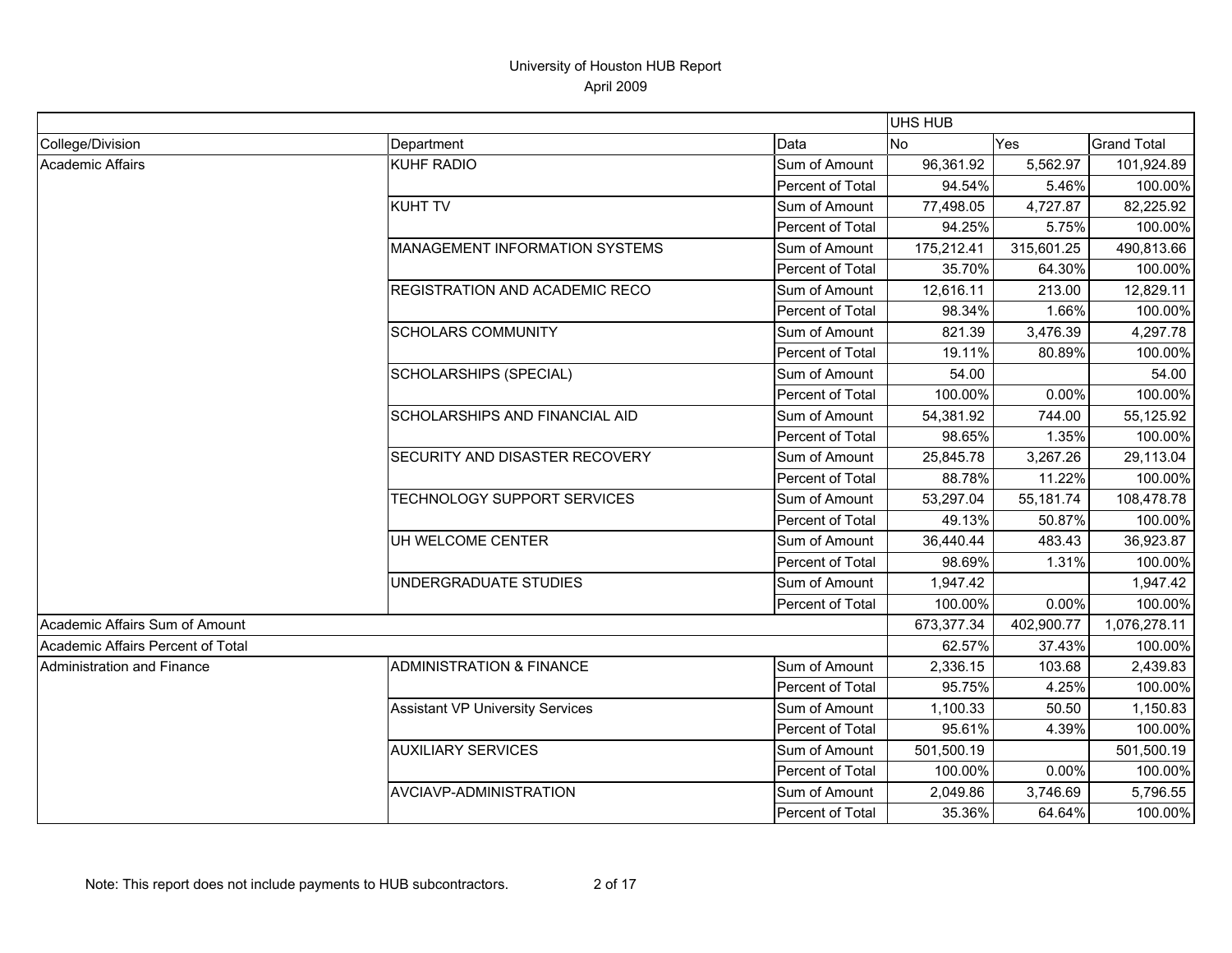|                            |                                   |                         | <b>UHS HUB</b> |            |                    |
|----------------------------|-----------------------------------|-------------------------|----------------|------------|--------------------|
| College/Division           | Department                        | Data                    | <b>No</b>      | Yes        | <b>Grand Total</b> |
| Administration and Finance | <b>BUDGET</b>                     | Sum of Amount           | 468.60         |            | 468.60             |
|                            |                                   | <b>Percent of Total</b> | 100.00%        | 0.00%      | 100.00%            |
|                            | ENVIRONMENTAL HEALTH RISK MGMT    | Sum of Amount           | 4,542.34       | 199.24     | 4,741.58           |
|                            |                                   | Percent of Total        | 95.80%         | 4.20%      | 100.00%            |
|                            | <b>FACILITIES &amp; PLANNING</b>  | Sum of Amount           | 11,513,696.40  | 398,235.47 | 11,911,931.87      |
|                            |                                   | Percent of Total        | 96.66%         | 3.34%      | 100.00%            |
|                            | <b>FINANCE</b>                    | Sum of Amount           | 6,729.22       | 8,641.20   | 15,370.42          |
|                            |                                   | Percent of Total        | 43.78%         | 56.22%     | 100.00%            |
|                            | <b>FINANCE &amp; OPERATIONS</b>   | Sum of Amount           | 637.64         |            | 637.64             |
|                            |                                   | <b>Percent of Total</b> | 100.00%        | 0.00%      | 100.00%            |
|                            | <b>FINANCIAL REPORTING</b>        | Sum of Amount           |                | 51.48      | 51.48              |
|                            |                                   | Percent of Total        | 0.00%          | 100.00%    | 100.00%            |
|                            | <b>HUMAN RESOURCES</b>            | Sum of Amount           | 4,102.84       | 540.69     | 4,643.53           |
|                            |                                   | Percent of Total        | 88.36%         | 11.64%     | 100.00%            |
|                            | INST - ADMINISTRATION & FINANCE   | Sum of Amount           | 33,744.00      |            | 33,744.00          |
|                            |                                   | Percent of Total        | 100.00%        | 0.00%      | 100.00%            |
|                            | <b>INST - BUSINESS SERVICES</b>   | Sum of Amount           | 2,908,355.00   |            | 2,908,355.00       |
|                            |                                   | Percent of Total        | 100.00%        | 0.00%      | 100.00%            |
|                            | <b>INST - FINANCIAL REPORTING</b> | Sum of Amount           | 3,310.40       |            | 3,310.40           |
|                            |                                   | Percent of Total        | 100.00%        | 0.00%      | 100.00%            |
|                            | ONE CARD PROGRAM                  | Sum of Amount           | 5,473.54       | 512.79     | 5,986.33           |
|                            |                                   | Percent of Total        | 91.43%         | 8.57%      | 100.00%            |
|                            | PARKING & TRANSPORTATION          | Sum of Amount           | 120, 137.29    | 1,109.19   | 121,246.48         |
|                            |                                   | Percent of Total        | 99.09%         | 0.91%      | 100.00%            |
|                            | PHY PLANT-ADMINISTRATION          | Sum of Amount           | 81,128.90      | 28,265.42  | 109,394.32         |
|                            |                                   | Percent of Total        | 74.16%         | 25.84%     | 100.00%            |
|                            | PHY PLANT-AUTOMOTIVE              | Sum of Amount           | 6,544.32       | 3,852.13   | 10,396.45          |
|                            |                                   | Percent of Total        | 62.95%         | 37.05%     | 100.00%            |
|                            | PHY PLANT-BLDG MAINT              | Sum of Amount           | 34,996.32      | 5,506.36   | 40,502.68          |
|                            |                                   | Percent of Total        | 86.40%         | 13.60%     | 100.00%            |
|                            | PHY PLANT-CUSTODIAL SVCS          | Sum of Amount           | 7,185.87       | 72.00      | 7,257.87           |
|                            |                                   | Percent of Total        | 99.01%         | 0.99%      | 100.00%            |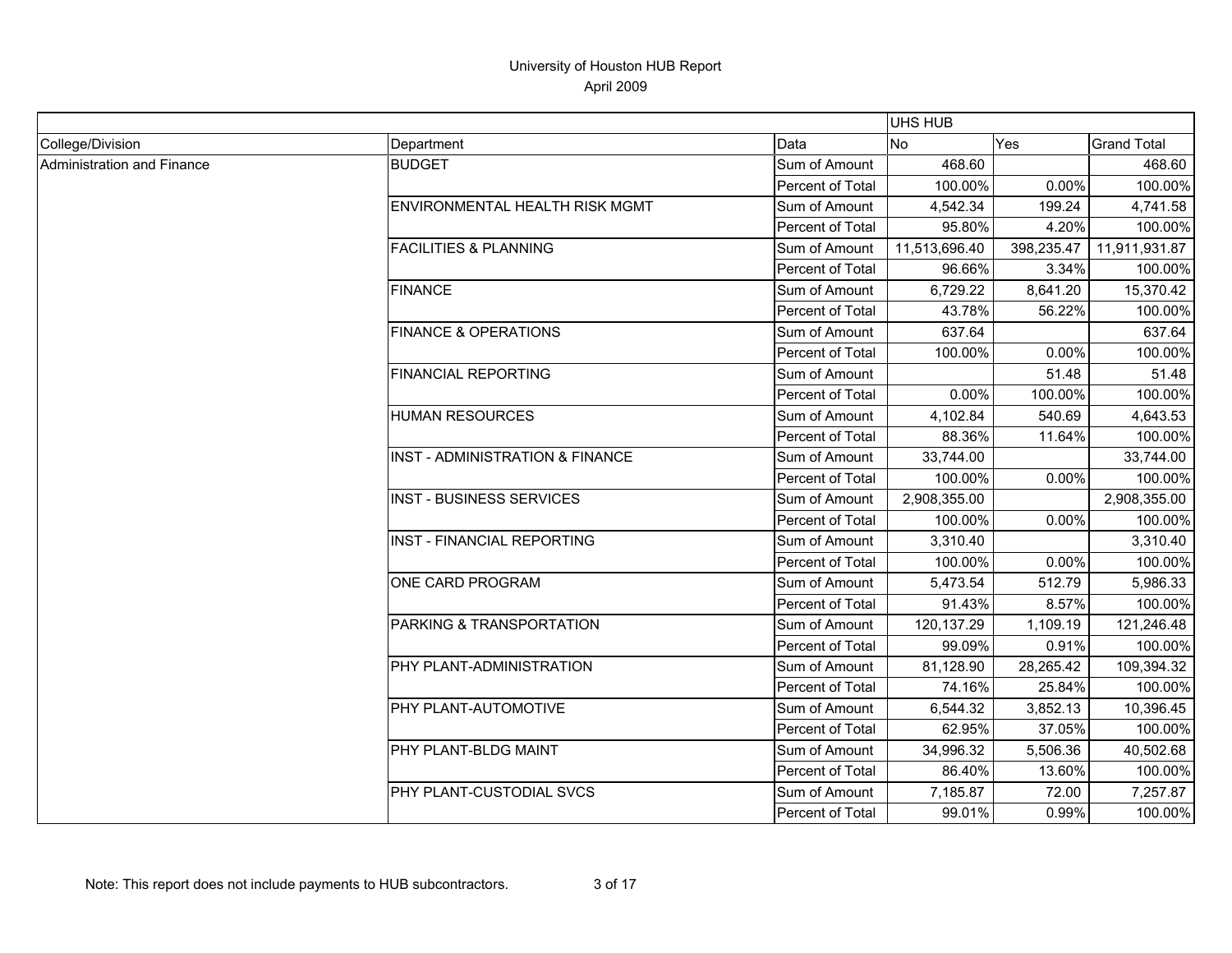|                                             |                                   |                  | <b>UHS HUB</b> |            |                    |
|---------------------------------------------|-----------------------------------|------------------|----------------|------------|--------------------|
| College/Division                            | Department                        | Data             | No             | Yes        | <b>Grand Total</b> |
| Administration and Finance                  | PHY PLANT-GROUNDS MAINT           | Sum of Amount    | 6,571.00       | 67.96      | 6,638.96           |
|                                             |                                   | Percent of Total | 98.98%         | 1.02%      | 100.00%            |
|                                             | PHY PLANT-SOLID WASTE             | Sum of Amount    | 5,929.91       |            | 5,929.91           |
|                                             |                                   | Percent of Total | 100.00%        | 0.00%      | 100.00%            |
|                                             | PHY PLANT-UTILITIES               | Sum of Amount    | 72,586.04      | 6,029.28   | 78,615.32          |
|                                             |                                   | Percent of Total | 92.33%         | 7.67%      | 100.00%            |
|                                             | <b>POLICE</b>                     | Sum of Amount    | 36,352.96      | 4,221.50   | 40,574.46          |
|                                             |                                   | Percent of Total | 89.60%         | 10.40%     | 100.00%            |
|                                             | POSTAL SERVICES                   | Sum of Amount    | 7,883.85       | 1,058.19   | 8,942.04           |
|                                             |                                   | Percent of Total | 88.17%         | 11.83%     | 100.00%            |
|                                             | <b>PRINTING</b>                   | Sum of Amount    | 21,938.88      | 1,486.53   | 23,425.41          |
|                                             |                                   | Percent of Total | 93.65%         | 6.35%      | 100.00%            |
|                                             | PURCHASED UTILITIES               | Sum of Amount    | 1,172,055.44   |            | 1,172,055.44       |
|                                             |                                   | Percent of Total | 100.00%        | 0.00%      | 100.00%            |
|                                             | <b>STUDENT FINANCIAL SERVICES</b> | Sum of Amount    | 22,404.09      | 3,456.43   | 25,860.52          |
|                                             |                                   | Percent of Total | 86.63%         | 13.37%     | 100.00%            |
| Administration and Finance Sum of Amount    |                                   |                  | 16,583,761.38  | 467,206.73 | 17,050,968.11      |
| Administration and Finance Percent of Total |                                   |                  | 97.26%         | 2.74%      | 100.00%            |
| Architecture                                | <b>DEAN, ARCHITECTURE</b>         | Sum of Amount    | 65,977.35      | 4,919.16   | 70,896.51          |
|                                             |                                   | Percent of Total | 93.06%         | 6.94%      | 100.00%            |
| Architecture Sum of Amount                  |                                   |                  | 65,977.35      | 4,919.16   | 70,896.51          |
| Architecture Percent of Total               |                                   |                  | 93.06%         | 6.94%      | 100.00%            |
| Athletics                                   | INST - INTERCOLLEGIATE ATHLETICS  | Sum of Amount    | 8,702.95       |            | 8,702.95           |
|                                             |                                   | Percent of Total | 100.00%        | 0.00%      | 100.00%            |
|                                             | <b>INTERCOLLEGIATE ATHLETICS</b>  | Sum of Amount    | 460,163.96     | 65,457.98  | 525,621.94         |
|                                             |                                   | Percent of Total | 87.55%         | 12.45%     | 100.00%            |
| Athletics Sum of Amount                     |                                   |                  | 468,866.91     | 65,457.98  | 534,324.89         |
| <b>Athletics Percent of Total</b>           |                                   |                  | 87.75%         | 12.25%     | 100.00%            |
| <b>Business Administration</b>              | ACCOUNTANCY AND TAXATION          | Sum of Amount    | 797.07         | 5,126.23   | 5,923.30           |
|                                             |                                   | Percent of Total | 13.46%         | 86.54%     | 100.00%            |
|                                             | <b>BAUER CAREER SERVICES CTR</b>  | Sum of Amount    | 4,163.63       | 3,485.06   | 7,648.69           |
|                                             |                                   | Percent of Total | 54.44%         | 45.56%     | 100.00%            |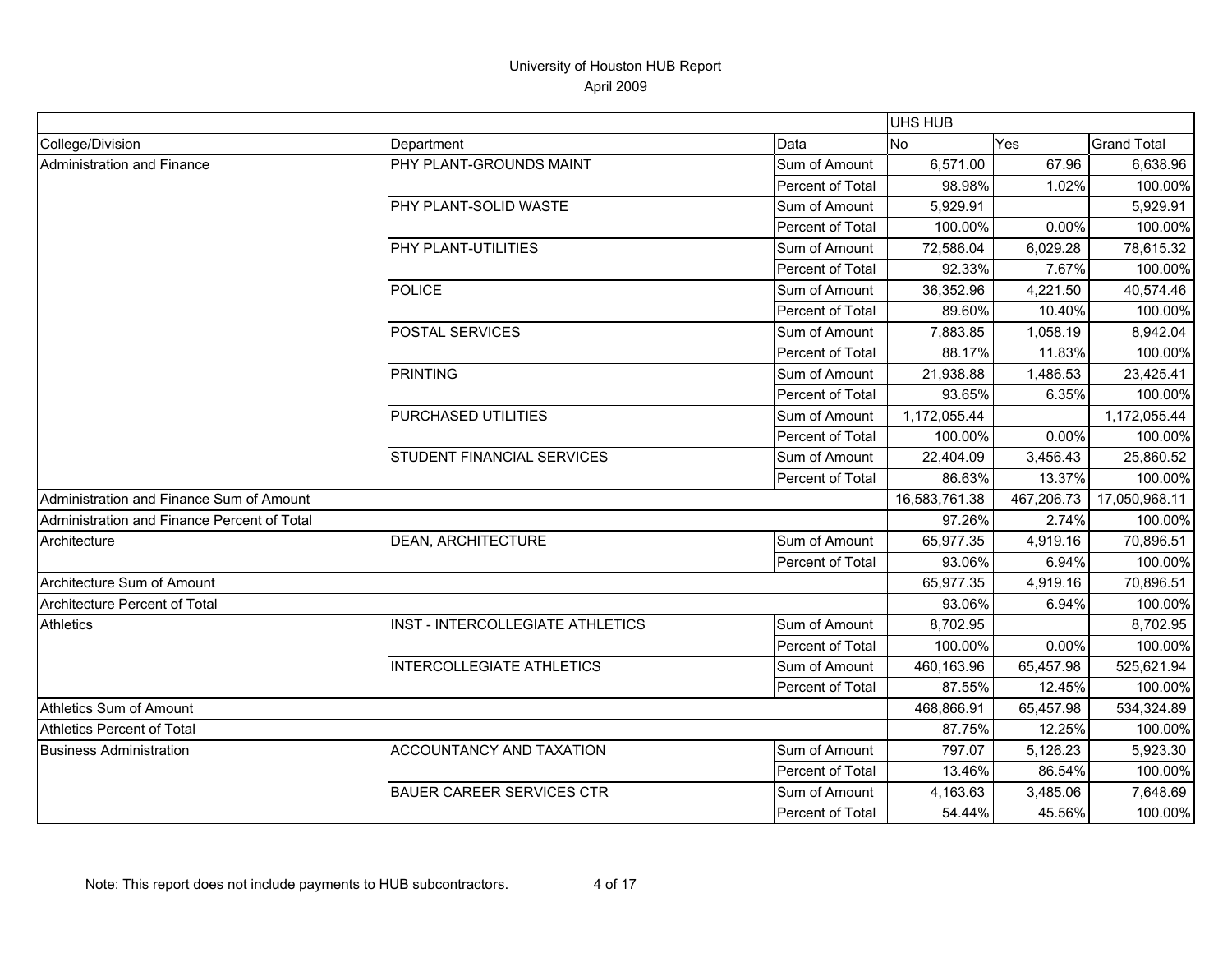|                                |                                           |                  | <b>UHS HUB</b> |           |                    |
|--------------------------------|-------------------------------------------|------------------|----------------|-----------|--------------------|
| College/Division               | Department                                | Data             | <b>No</b>      | Yes       | <b>Grand Total</b> |
| <b>Business Administration</b> | <b>BAUER CLASS GLOBALIZATION CRS</b>      | Sum of Amount    | 320.00         |           | 320.00             |
|                                |                                           | Percent of Total | 100.00%        | 0.00%     | 100.00%            |
|                                | <b>BAUER COMMUNICATIONS</b>               | Sum of Amount    | 10,267.00      |           | 10,267.00          |
|                                |                                           | Percent of Total | 100.00%        | 0.00%     | 100.00%            |
|                                | <b>CTR FOR ENTREPRENEURSHIP &amp; INN</b> | Sum of Amount    | 4,876.74       | 2,525.10  | 7,401.84           |
|                                |                                           | Percent of Total | 65.89%         | 34.11%    | 100.00%            |
|                                | CTR FOR EXECUTIVE DEVELOPMENT             | Sum of Amount    |                | 110.49    | 110.49             |
|                                |                                           | Percent of Total | 0.00%          | 100.00%   | 100.00%            |
|                                | DEAN, BUSINESS ADMINISTRATION             | Sum of Amount    | 73,613.77      | 22,186.10 | 95,799.87          |
|                                |                                           | Percent of Total | 76.84%         | 23.16%    | 100.00%            |
|                                | DECISION AND INFORMATION SCIEN            | Sum of Amount    | 988.63         | 469.63    | 1,458.26           |
|                                |                                           | Percent of Total | 67.80%         | 32.20%    | 100.00%            |
|                                | <b>EXECUTIVE DEGREE PROGRAMS</b>          | Sum of Amount    | 34,042.71      | 8,476.02  | 42,518.73          |
|                                |                                           | Percent of Total | 80.07%         | 19.93%    | 100.00%            |
|                                | <b>FINANCE-BUS ADMIN</b>                  | Sum of Amount    | 13,945.20      | 3,489.12  | 17,434.32          |
|                                |                                           | Percent of Total | 79.99%         | 20.01%    | 100.00%            |
|                                | <b>GLOBAL ENERGY MGMT INST</b>            | Sum of Amount    |                | 187.12    | 187.12             |
|                                |                                           | Percent of Total | 0.00%          | 100.00%   | 100.00%            |
|                                | <b>MANAGEMENT</b>                         | Sum of Amount    | 577.14         | 501.13    | 1,078.27           |
|                                |                                           | Percent of Total | 53.52%         | 46.48%    | 100.00%            |
|                                | MARKETING-BUS ADMIN                       | Sum of Amount    | 2,076.96       | 1,485.68  | 3,562.64           |
|                                |                                           | Percent of Total | 58.30%         | 41.70%    | 100.00%            |
|                                | <b>MBA STUDENT SERVICES CENTER</b>        | Sum of Amount    | 33.98          | 101.64    | 135.62             |
|                                |                                           | Percent of Total | 25.06%         | 74.94%    | 100.00%            |
|                                | RESEARCH AND INSTR COMPUTING S            | Sum of Amount    | 18,267.75      | 3,588.57  | 21,856.32          |
|                                |                                           | Percent of Total | 83.58%         | 16.42%    | 100.00%            |
|                                | SALES EXCELLENCE INSTITUTE                | Sum of Amount    | 10,013.24      |           | 10,013.24          |
|                                |                                           | Percent of Total | 100.00%        | 0.00%     | 100.00%            |
|                                | SMALL BUSINESS DEV CENTER                 | Sum of Amount    | 16,927.27      | 1,764.92  | 18,692.19          |
|                                |                                           | Percent of Total | 90.56%         | 9.44%     | 100.00%            |
|                                | UNDERGRAD BUSINESS PROG                   | Sum of Amount    | 3,452.48       | 612.73    | 4,065.21           |
|                                |                                           | Percent of Total | 84.93%         | 15.07%    | 100.00%            |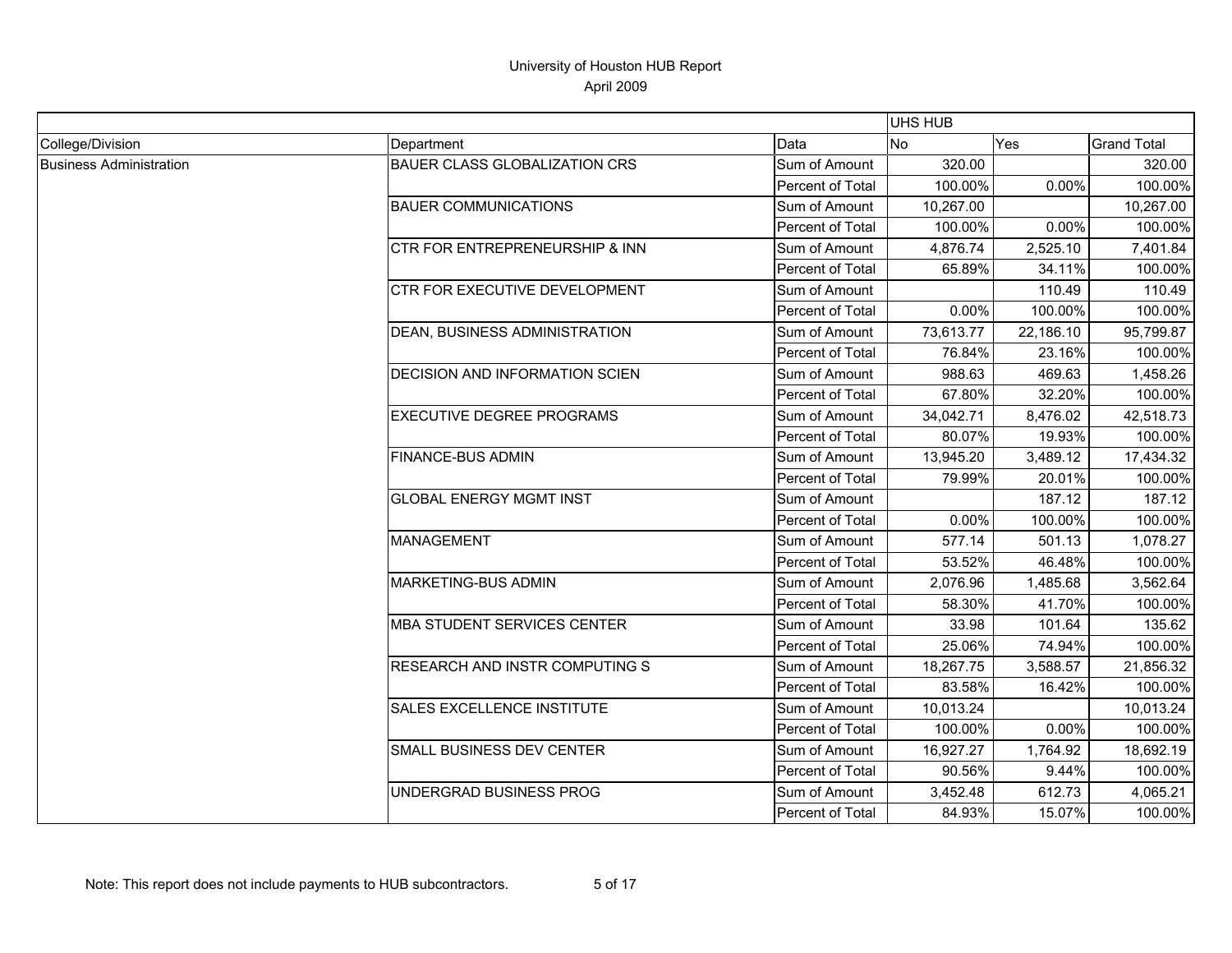|                                                 |                                           |                  | UHS HUB    |           |                    |
|-------------------------------------------------|-------------------------------------------|------------------|------------|-----------|--------------------|
| College/Division                                | Department                                | Data             | <b>No</b>  | Yes       | <b>Grand Total</b> |
| <b>Business Administration Sum of Amount</b>    |                                           |                  | 194,363.57 | 54,109.54 | 248,473.11         |
| <b>Business Administration Percent of Total</b> |                                           |                  | 78.22%     | 21.78%    | 100.00%            |
| Chancellor/President                            | <b>AFFIRMATIVE ACTION</b>                 | Sum of Amount    | 62.40      |           | 62.40              |
|                                                 |                                           | Percent of Total | 100.00%    | 0.00%     | 100.00%            |
|                                                 | <b>PRESIDENT</b>                          | Sum of Amount    | 2,586.49   | 3,899.17  | 6,485.66           |
|                                                 |                                           | Percent of Total | 39.88%     | 60.12%    | 100.00%            |
|                                                 | <b>STAFF COUNCIL</b>                      | Sum of Amount    | 464.47     |           | 464.47             |
|                                                 |                                           | Percent of Total | 100.00%    | 0.00%     | 100.00%            |
| Chancellor/President Sum of Amount              |                                           |                  | 3,113.36   | 3,899.17  | 7,012.53           |
| Chancellor/President Percent of Total           |                                           |                  | 44.40%     | 55.60%    | 100.00%            |
| Education                                       | CENTER FOR INFO TECH IN EDUCATION         | Sum of Amount    | 13,308.31  | 3,162.37  | 16,470.68          |
|                                                 |                                           | Percent of Total | 80.80%     | 19.20%    | 100.00%            |
|                                                 | <b>CONSISTENCY MGMT &amp; COOP DISCIP</b> | Sum of Amount    | 7,141.45   | 1,890.00  | 9,031.45           |
|                                                 |                                           | Percent of Total | 79.07%     | 20.93%    | 100.00%            |
|                                                 | <b>CURRICULUM AND INSTRUCTION</b>         | Sum of Amount    | 26,190.91  | 1,515.15  | 27,706.06          |
|                                                 |                                           | Percent of Total | 94.53%     | 5.47%     | 100.00%            |
|                                                 | <b>DEAN, EDUCATION</b>                    | Sum of Amount    | 13,179.67  | 4,918.53  | 18,098.20          |
|                                                 |                                           | Percent of Total | 72.82%     | 27.18%    | 100.00%            |
|                                                 | EDU. LEADERSHIP & CULTURAL STU            | Sum of Amount    | 162.32     |           | 162.32             |
|                                                 |                                           | Percent of Total | 100.00%    | 0.00%     | 100.00%            |
|                                                 | EDUCATIONAL PSYCHOLOGY                    | Sum of Amount    | 1,970.81   | 7,694.54  | 9,665.35           |
|                                                 |                                           | Percent of Total | 20.39%     | 79.61%    | 100.00%            |
|                                                 | HEALTH AND HUMAN PERFORMANCE              | Sum of Amount    | 52,774.68  | 1,111.92  | 53,886.60          |
|                                                 |                                           | Percent of Total | 97.94%     | 2.06%     | 100.00%            |
|                                                 | HUMAN DEVELOPMENT LAB                     | Sum of Amount    | 1,426.38   | 323.60    | 1,749.98           |
|                                                 |                                           | Percent of Total | 81.51%     | 18.49%    | 100.00%            |
|                                                 | INSTITUTE FOR URBAN EDUCATION             | Sum of Amount    | 339.41     | 1,704.08  | 2,043.49           |
|                                                 |                                           | Percent of Total | 16.61%     | 83.39%    | 100.00%            |
|                                                 | <b>OBESITY RESEARCH CENTER</b>            | Sum of Amount    | 162.36     |           | 162.36             |
|                                                 |                                           | Percent of Total | 100.00%    | 0.00%     | 100.00%            |
|                                                 | TEACHER EDUCATION AND CERTIFIC            | Sum of Amount    |            | 623.06    | 623.06             |
|                                                 |                                           | Percent of Total | 0.00%      | 100.00%   | 100.00%            |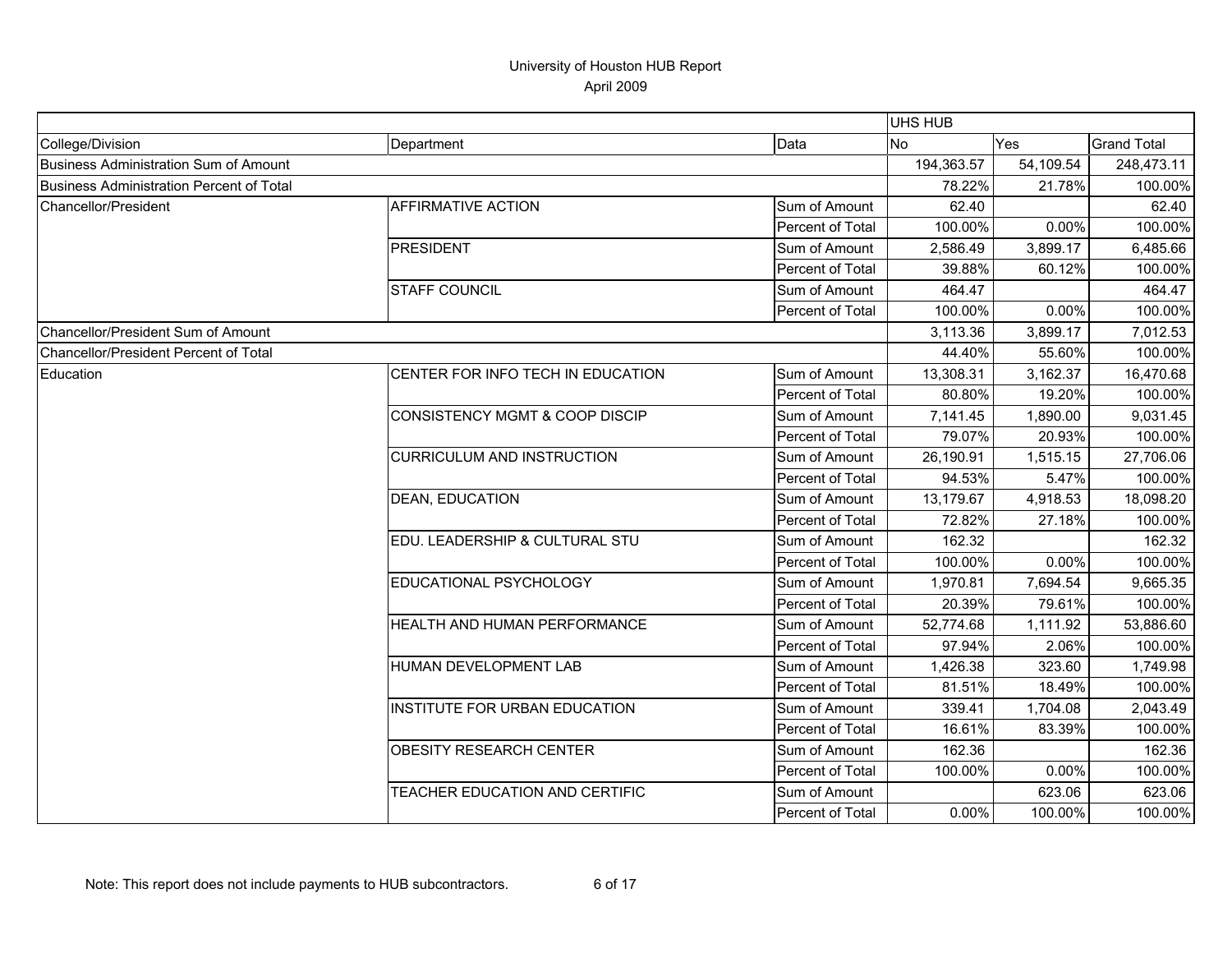|                                 |                                    |                  | UHS HUB    |           |                    |
|---------------------------------|------------------------------------|------------------|------------|-----------|--------------------|
| College/Division                | Department                         | Data             | <b>No</b>  | Yes       | <b>Grand Total</b> |
| Education Sum of Amount         |                                    |                  | 116,656.30 | 22,943.25 | 139,599.55         |
| Education Percent of Total      |                                    |                  | 83.56%     | 16.44%    | 100.00%            |
| Engineering                     | CENTER FOR NANOMAGNETIC SYSTEM     | Sum of Amount    | 184.25     |           | 184.25             |
|                                 |                                    | Percent of Total | 100.00%    | 0.00%     | 100.00%            |
|                                 | <b>CHEMICAL ENGINEERING</b>        | Sum of Amount    | 373,389.50 | 10,933.46 | 384,322.96         |
|                                 |                                    | Percent of Total | 97.16%     | 2.84%     | 100.00%            |
|                                 | <b>CIVIL ENGINEERING</b>           | Sum of Amount    | 40,842.76  | 1,033.93  | 41,876.69          |
|                                 |                                    | Percent of Total | 97.53%     | 2.47%     | 100.00%            |
|                                 | COMPOSITE ENGR APPLICATIONS CT     | Sum of Amount    | 677.74     |           | 677.74             |
|                                 |                                    | Percent of Total | 100.00%    | 0.00%     | 100.00%            |
|                                 | <b>COOPERATIVE ENGINEERING</b>     | Sum of Amount    | 71.92      | 155.60    | 227.52             |
|                                 |                                    | Percent of Total | 31.61%     | 68.39%    | 100.00%            |
|                                 | <b>CTR FOR INNOVATIVE GROUTING</b> | Sum of Amount    | 164.20     |           | 164.20             |
|                                 |                                    | Percent of Total | 100.00%    | 0.00%     | 100.00%            |
|                                 | <b>DEAN, ENGINEERING</b>           | Sum of Amount    | 47,942.00  | 4,391.65  | 52,333.65          |
|                                 |                                    | Percent of Total | 91.61%     | 8.39%     | 100.00%            |
|                                 | ELECTRICAL ENGINEERING             | Sum of Amount    | 52,668.62  | 1,912.80  | 54,581.42          |
|                                 |                                    | Percent of Total | 96.50%     | 3.50%     | 100.00%            |
|                                 | <b>ENGINEERING SERVICES</b>        | Sum of Amount    | 155.99     | 138.05    | 294.04             |
|                                 |                                    | Percent of Total | 53.05%     | 46.95%    | 100.00%            |
|                                 | <b>INDUSTRIAL ENGINEERING</b>      | Sum of Amount    | 1,223.95   | 61.20     | 1,285.15           |
|                                 |                                    | Percent of Total | 95.24%     | 4.76%     | 100.00%            |
|                                 | MECHANICAL ENGINEERING             | Sum of Amount    | 11,948.16  | 9,702.56  | 21,650.72          |
|                                 |                                    | Percent of Total | 55.19%     | 44.81%    | 100.00%            |
|                                 | SW PUBLIC TECHNOLOGY CENTER        | Sum of Amount    | 61.19      |           | 61.19              |
|                                 |                                    | Percent of Total | 100.00%    | 0.00%     | 100.00%            |
|                                 | <b>WIND ENERGY CENTER</b>          | Sum of Amount    | 1,860.60   | 645.31    | 2,505.91           |
|                                 |                                    | Percent of Total | 74.25%     | 25.75%    | 100.00%            |
| Engineering Sum of Amount       |                                    |                  | 531,190.88 | 28,974.56 | 560,165.44         |
| Engineering Percent of Total    |                                    |                  | 94.83%     | 5.17%     | 100.00%            |
| Graduate College of Social Work | ADMISSIONS-GCSW                    | Sum of Amount    | 977.34     |           | 977.34             |
|                                 |                                    | Percent of Total | 100.00%    | 0.00%     | 100.00%            |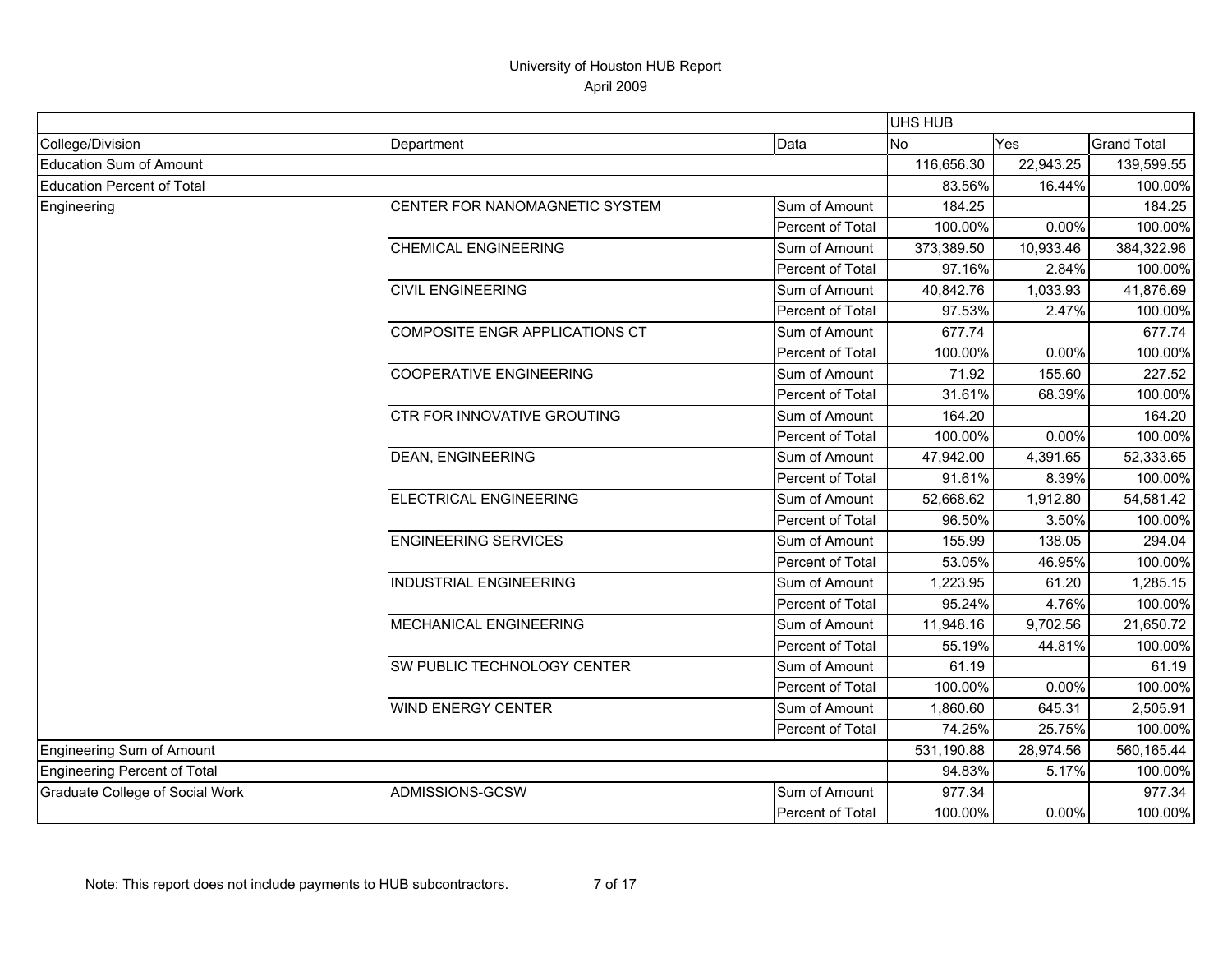|                                                  |                                     |                  | UHS HUB    |           |                    |
|--------------------------------------------------|-------------------------------------|------------------|------------|-----------|--------------------|
| College/Division                                 | Department                          | Data             | <b>No</b>  | Yes       | <b>Grand Total</b> |
| Graduate College of Social Work                  | <b>ALUMNI &amp; CAREER SERVICES</b> | Sum of Amount    | 728.25     |           | 728.25             |
|                                                  |                                     | Percent of Total | 100.00%    | 0.00%     | 100.00%            |
|                                                  | DEAN, SOCIAL WORK                   | Sum of Amount    | 3,801.78   | 7,945.75  | 11,747.53          |
|                                                  |                                     | Percent of Total | 32.36%     | 67.64%    | 100.00%            |
|                                                  | DEVELOPMENT-GCSW                    | Sum of Amount    | 50.00      |           | 50.00              |
|                                                  |                                     | Percent of Total | 100.00%    | 0.00%     | 100.00%            |
|                                                  | <b>FIELD OFFICE</b>                 | Sum of Amount    | 85.93      | 323.80    | 409.73             |
|                                                  |                                     | Percent of Total | 20.97%     | 79.03%    | 100.00%            |
|                                                  | <b>GCSW STUDENT SERVICES</b>        | Sum of Amount    |            | 29.74     | 29.74              |
|                                                  |                                     | Percent of Total | 0.00%      | 100.00%   | 100.00%            |
|                                                  | <b>JODY WILLIAMS CENTER</b>         | Sum of Amount    | 984.56     | 2,749.40  | 3,733.96           |
|                                                  |                                     | Percent of Total | 26.37%     | 73.63%    | 100.00%            |
|                                                  | <b>OCP</b>                          | Sum of Amount    | 6,067.23   | 968.04    | 7,035.27           |
|                                                  |                                     | Percent of Total | 86.24%     | 13.76%    | 100.00%            |
|                                                  | <b>ODSPR</b>                        | Sum of Amount    | 575.48     | 709.18    | 1,284.66           |
|                                                  |                                     | Percent of Total | 44.80%     | 55.20%    | 100.00%            |
|                                                  | <b>PHD PROGRAM</b>                  | Sum of Amount    | 622.13     |           | 622.13             |
|                                                  |                                     | Percent of Total | 100.00%    | 0.00%     | 100.00%            |
| Graduate College of Social Work Sum of Amount    |                                     |                  | 13,892.70  | 12,725.91 | 26,618.61          |
| Graduate College of Social Work Percent of Total |                                     |                  | 52.19%     | 47.81%    | 100.00%            |
| <b>Honors College</b>                            | DEAN, HONORS COLLEGE                | Sum of Amount    | 12,998.15  | 1,399.53  | 14,397.68          |
|                                                  |                                     | Percent of Total | 90.28%     | 9.72%     | 100.00%            |
| Honors College Sum of Amount                     |                                     |                  | 12,998.15  | 1,399.53  | 14,397.68          |
| Honors College Percent of Total                  |                                     |                  | 90.28%     | 9.72%     | 100.00%            |
| Hotel and Restaurant Management                  | DEAN, HOTEL & RESTAURANT MANAG      | Sum of Amount    | 10,262.46  | 828.81    | 11,091.27          |
|                                                  |                                     | Percent of Total | 92.53%     | 7.47%     | 100.00%            |
|                                                  | HOTEL AND RESTAURANT MANAGEMEN      | Sum of Amount    | 421,929.72 | 10,828.36 | 432,758.08         |
|                                                  |                                     | Percent of Total | 97.50%     | 2.50%     | 100.00%            |
| Hotel and Restaurant Management Sum of Amount    |                                     |                  | 432,192.18 | 11,657.17 | 443,849.35         |
| Hotel and Restaurant Management Percent of Total |                                     |                  | 97.37%     | 2.63%     | 100.00%            |
| Law Center                                       | ASSOCIATE DEAN, LAW                 | Sum of Amount    |            | 64.15     | 64.15              |
|                                                  |                                     | Percent of Total | 0.00%      | 100.00%   | 100.00%            |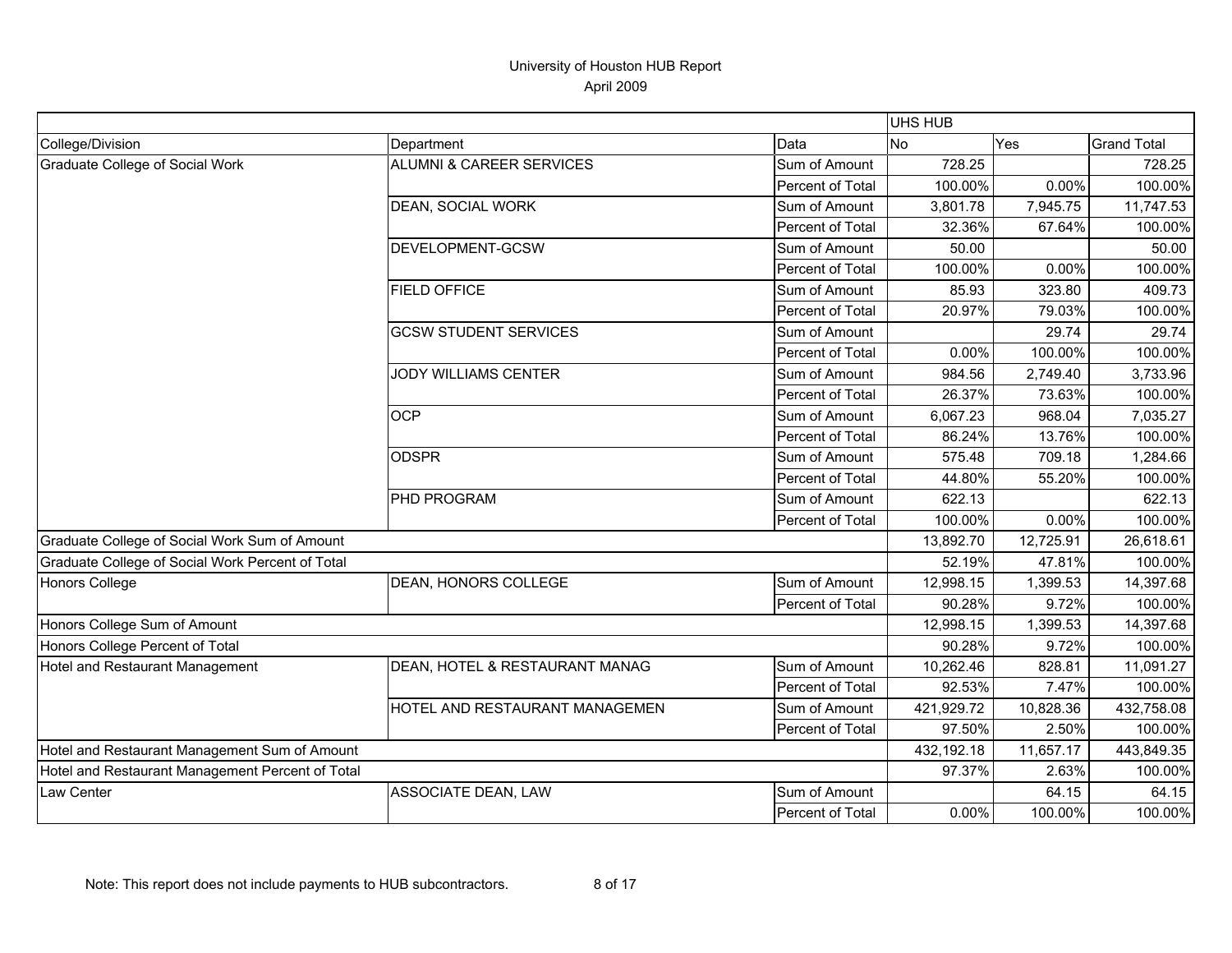|                  |                               |                  | <b>UHS HUB</b> |          |                    |
|------------------|-------------------------------|------------------|----------------|----------|--------------------|
| College/Division | Department                    | Data             | <b>No</b>      | Yes      | <b>Grand Total</b> |
| Law Center       | <b>BLAKELEY INSTITUTE</b>     | Sum of Amount    | 5,138.55       | 361.77   | 5,500.32           |
|                  |                               | Percent of Total | 93.42%         | 6.58%    | 100.00%            |
|                  | <b>BUSINESS SERVICES, LAW</b> | Sum of Amount    | 25,093.65      | 2,112.32 | 27,205.97          |
|                  |                               | Percent of Total | 92.24%         | 7.76%    | 100.00%            |
|                  | CAREER SERVICES, LAW          | Sum of Amount    | 1,614.09       | 547.75   | 2,161.84           |
|                  |                               | Percent of Total | 74.66%         | 25.34%   | 100.00%            |
|                  | CONTINUING LEGAL EDUCATION    | Sum of Amount    | 689.10         |          | 689.10             |
|                  |                               | Percent of Total | 100.00%        | 0.00%    | 100.00%            |
|                  | DEAN, LAW                     | Sum of Amount    | 109.58         |          | 109.58             |
|                  |                               | Percent of Total | 100.00%        | 0.00%    | 100.00%            |
|                  | EXTERNAL AFFAIRS, LAW         | Sum of Amount    | 959.78         |          | 959.78             |
|                  |                               | Percent of Total | 100.00%        | 0.00%    | 100.00%            |
|                  | FACILITIES, LAW               | Sum of Amount    | 3,626.66       | 176.71   | 3,803.37           |
|                  |                               | Percent of Total | 95.35%         | 4.65%    | 100.00%            |
|                  | <b>FACULTY SUPPORT LAW</b>    | Sum of Amount    | 5,545.78       | 823.04   | 6,368.82           |
|                  |                               | Percent of Total | 87.08%         | 12.92%   | 100.00%            |
|                  | HEALTH LAW & POLICY INSTITUTE | Sum of Amount    | 138.59         | 222.24   | 360.83             |
|                  |                               | Percent of Total | 38.41%         | 61.59%   | 100.00%            |
|                  | INTELLECTUAL PROP & INFO LAW  | Sum of Amount    | 14.90          |          | 14.90              |
|                  |                               | Percent of Total | 100.00%        | 0.00%    | 100.00%            |
|                  | LAW INFORMATION TECHNOLOGY    | Sum of Amount    | 4,674.96       | 89.99    | 4,764.95           |
|                  |                               | Percent of Total | 98.11%         | 1.89%    | 100.00%            |
|                  | <b>LAW LIBRARY</b>            | Sum of Amount    | 8,459.49       | 184.25   | 8,643.74           |
|                  |                               | Percent of Total | 97.87%         | 2.13%    | 100.00%            |
|                  | LEGAL AID CLINIC, LAW         | Sum of Amount    | 295.85         | 326.92   | 622.77             |
|                  |                               | Percent of Total | 47.51%         | 52.49%   | 100.00%            |
|                  | LEGAL RESEARCH & WRITING, LAW | Sum of Amount    | 1,292.90       | 213.64   | 1,506.54           |
|                  |                               | Percent of Total | 85.82%         | 14.18%   | 100.00%            |
|                  | PUBLIC RELS & MARKETING, LAW  | Sum of Amount    | 600.00         |          | 600.00             |
|                  |                               | Percent of Total | 100.00%        | 0.00%    | 100.00%            |
|                  | STUDENT ORGANIZATION, LAW     | Sum of Amount    | 8,547.82       |          | 8,547.82           |
|                  |                               | Percent of Total | 100.00%        | 0.00%    | 100.00%            |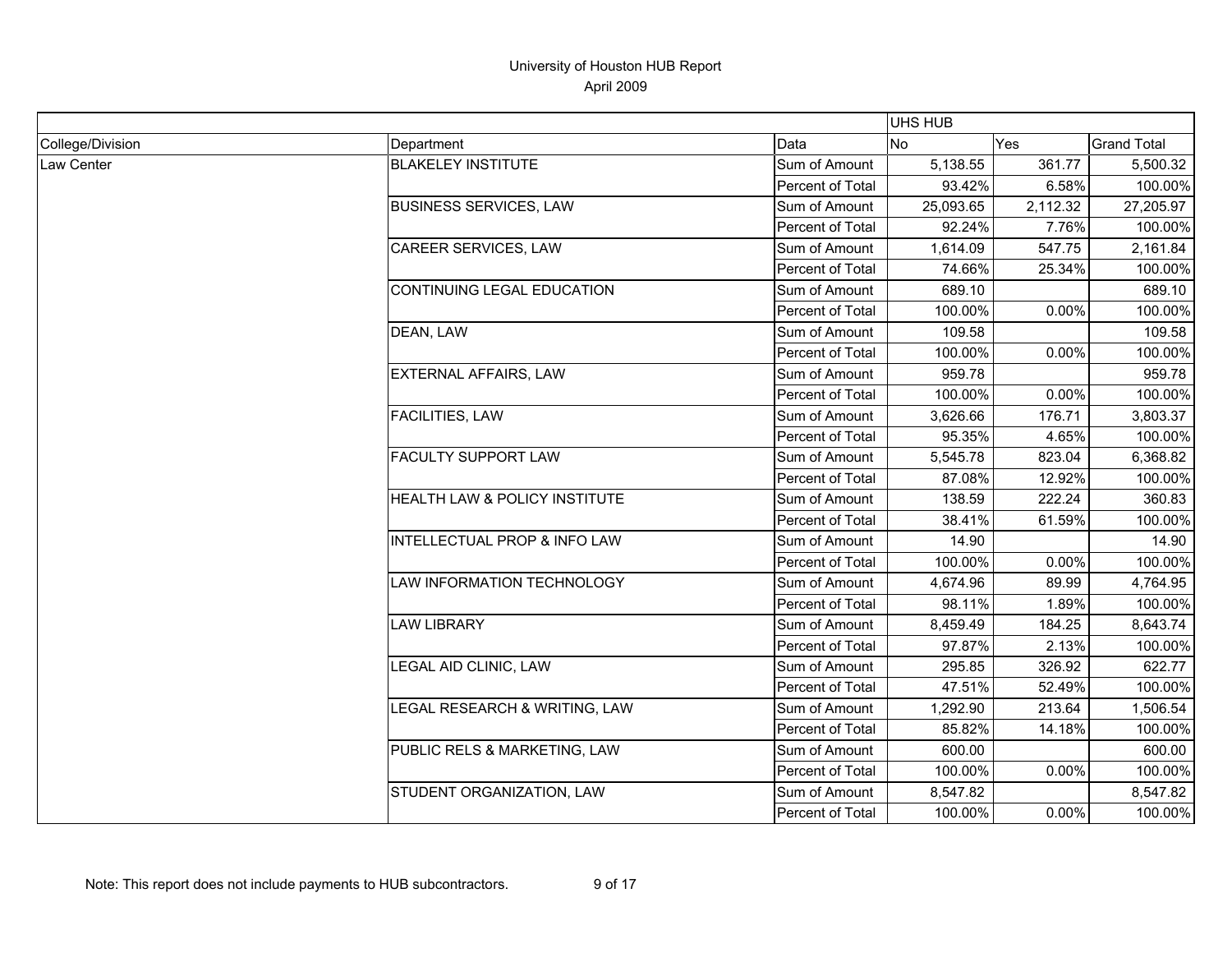|                                         |                                 |                         | UHS HUB   |            |                    |
|-----------------------------------------|---------------------------------|-------------------------|-----------|------------|--------------------|
| College/Division                        | Department                      | Data                    | <b>No</b> | <b>Yes</b> | <b>Grand Total</b> |
| <b>Law Center</b>                       | STUDENT SERVICES, LAW           | Sum of Amount           | 1,845.30  | 1,150.00   | 2,995.30           |
|                                         |                                 | Percent of Total        | 61.61%    | 38.39%     | 100.00%            |
| Law Center Sum of Amount                |                                 |                         | 68,647.00 | 6,272.78   | 74,919.78          |
| Law Center Percent of Total             |                                 |                         | 91.63%    | 8.37%      | 100.00%            |
| <b>Liberal Arts and Social Sciences</b> | <b>AEROSPACE STUDIES</b>        | Sum of Amount           | 2,969.12  | 90.34      | 3,059.46           |
|                                         |                                 | Percent of Total        | 97.05%    | 2.95%      | 100.00%            |
|                                         | AFRICAN-AMERICAN STUDIES        | Sum of Amount           | 1,235.39  | 741.14     | 1,976.53           |
|                                         |                                 | Percent of Total        | 62.50%    | 37.50%     | 100.00%            |
|                                         | <b>ANTHROPOLOGY</b>             | Sum of Amount           | 674.60    |            | 674.60             |
|                                         |                                 | Percent of Total        | 100.00%   | 0.00%      | 100.00%            |
|                                         | <b>ART</b>                      | Sum of Amount           | 6,702.66  | 3,663.67   | 10,366.33          |
|                                         |                                 | Percent of Total        | 64.66%    | 35.34%     | 100.00%            |
|                                         | <b>ARTE PUBLICO</b>             | Sum of Amount           | 41,468.40 | 318.25     | 41,786.65          |
|                                         |                                 | Percent of Total        | 99.24%    | 0.76%      | 100.00%            |
|                                         | <b>BAND</b>                     | Sum of Amount           | 15,140.09 |            | 15,140.09          |
|                                         |                                 | Percent of Total        | 100.00%   | 0.00%      | 100.00%            |
|                                         | <b>BLAFFER GALLERY</b>          | Sum of Amount           | 39,566.90 | 3,237.43   | 42,804.33          |
|                                         |                                 | Percent of Total        | 92.44%    | 7.56%      | 100.00%            |
|                                         | CENTER FOR PUBLIC HISTORY       | Sum of Amount           | 2,190.00  | 1,329.35   | 3,519.35           |
|                                         |                                 | <b>Percent of Total</b> | 62.23%    | 37.77%     | 100.00%            |
|                                         | CENTER FOR PUBLIC POLICY        | Sum of Amount           | 770.92    | 1,388.78   | 2,159.70           |
|                                         |                                 | Percent of Total        | 35.70%    | 64.30%     | 100.00%            |
|                                         | <b>COMMUNICATION</b>            | Sum of Amount           | 8,474.36  | 2,493.04   | 10,967.40          |
|                                         |                                 | Percent of Total        | 77.27%    | 22.73%     | 100.00%            |
|                                         | <b>COMMUNICATIONS DISORDERS</b> | Sum of Amount           | 5,035.60  | 119.99     | 5,155.59           |
|                                         |                                 | Percent of Total        | 97.67%    | 2.33%      | 100.00%            |
|                                         | CWMCA CENTER FOR THE ARTS       | Sum of Amount           | 28,648.63 | 218.68     | 28,867.31          |
|                                         |                                 | Percent of Total        | 99.24%    | 0.76%      | 100.00%            |
|                                         | DEAN, LIBERAL ARTS & SOC SCI    | Sum of Amount           | 12,562.94 | 1,298.69   | 13,861.63          |
|                                         |                                 | Percent of Total        | 90.63%    | 9.37%      | 100.00%            |
|                                         | <b>ECONOMICS</b>                | Sum of Amount           | 3,416.42  | 436.00     | 3,852.42           |
|                                         |                                 | Percent of Total        | 88.68%    | 11.32%     | 100.00%            |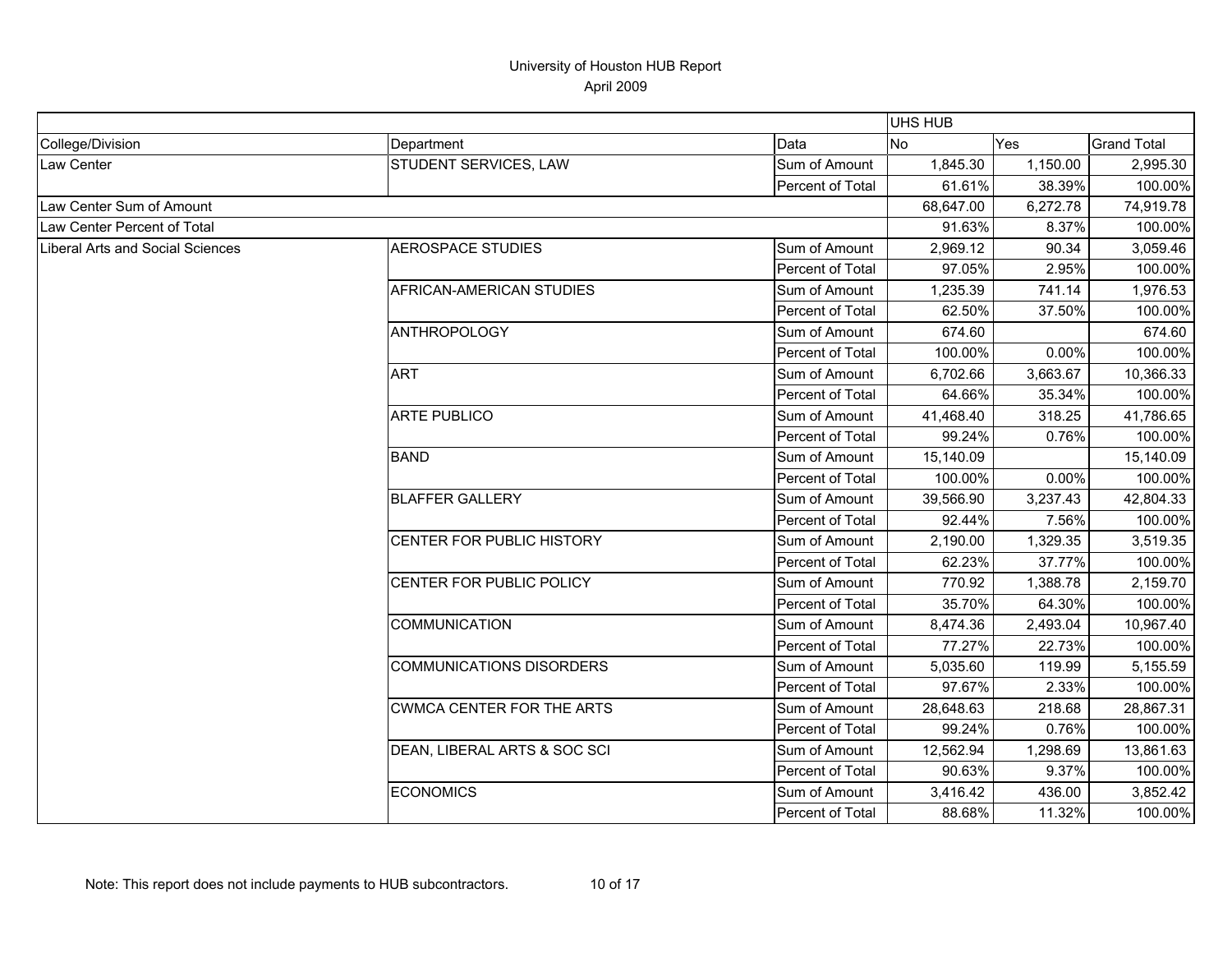|                                                   |                                 |                  | <b>UHS HUB</b> |           |                    |
|---------------------------------------------------|---------------------------------|------------------|----------------|-----------|--------------------|
| College/Division                                  | Department                      | Data             | <b>No</b>      | Yes       | <b>Grand Total</b> |
| <b>Liberal Arts and Social Sciences</b>           | <b>ENGLISH</b>                  | Sum of Amount    | 5,966.18       | 8,584.67  | 14,550.85          |
|                                                   |                                 | Percent of Total | 41.00%         | 59.00%    | 100.00%            |
|                                                   | <b>HISPANIC STUDIES</b>         | Sum of Amount    | 3,561.73       | 7,210.39  | 10,772.12          |
|                                                   |                                 | Percent of Total | 33.06%         | 66.94%    | 100.00%            |
|                                                   | <b>HISTORY</b>                  | Sum of Amount    | 7,148.91       | 1,185.14  | 8,334.05           |
|                                                   |                                 | Percent of Total | 85.78%         | 14.22%    | 100.00%            |
|                                                   | <b>MEXICAN-AMERICAN STUDIES</b> | Sum of Amount    | 1,046.77       | 218.68    | 1,265.45           |
|                                                   |                                 | Percent of Total | 82.72%         | 17.28%    | 100.00%            |
|                                                   | <b>MILITARY SCIENCE</b>         | Sum of Amount    | 2,687.83       |           | 2,687.83           |
|                                                   |                                 | Percent of Total | 100.00%        | 0.00%     | 100.00%            |
|                                                   | MODERN AND CLASSICAL LANGUAGES  | Sum of Amount    | 8,307.77       | 1,427.40  | 9,735.17           |
|                                                   |                                 | Percent of Total | 85.34%         | 14.66%    | 100.00%            |
|                                                   | <b>MUSIC</b>                    | Sum of Amount    | 48,800.80      | 2,464.16  | 51,264.96          |
|                                                   |                                 | Percent of Total | 95.19%         | 4.81%     | 100.00%            |
|                                                   | PHILOSOPHY                      | Sum of Amount    | 823.06         | 66.13     | 889.19             |
|                                                   |                                 | Percent of Total | 92.56%         | 7.44%     | 100.00%            |
|                                                   | POLITICAL SCIENCE               | Sum of Amount    | 3,261.32       | 749.46    | 4,010.78           |
|                                                   |                                 | Percent of Total | 81.31%         | 18.69%    | 100.00%            |
|                                                   | <b>PSYCHOLOGY</b>               | Sum of Amount    | 60,277.12      | 16,729.73 | 77,006.85          |
|                                                   |                                 | Percent of Total | 78.28%         | 21.72%    | 100.00%            |
|                                                   | PUBLIC ADMINISTRATION PROGRAM   | Sum of Amount    | 391.94         |           | 391.94             |
|                                                   |                                 | Percent of Total | 100.00%        | 0.00%     | 100.00%            |
|                                                   | <b>SOCIOLOGY</b>                | Sum of Amount    | 988.37         | 4,138.66  | 5,127.03           |
|                                                   |                                 | Percent of Total | 19.28%         | 80.72%    | 100.00%            |
|                                                   | <b>THEATRE</b>                  | Sum of Amount    | 14,794.75      | 218.21    | 15,012.96          |
|                                                   |                                 | Percent of Total | 98.55%         | 1.45%     | 100.00%            |
|                                                   | <b>WOMEN'S STUDIES PROGRAM</b>  | Sum of Amount    | 18,888.53      | 512.22    | 19,400.75          |
|                                                   |                                 | Percent of Total | 97.36%         | 2.64%     | 100.00%            |
|                                                   | <b>WRITING CENTER</b>           | Sum of Amount    | 1,943.32       | 4,223.97  | 6,167.29           |
|                                                   |                                 | Percent of Total | 31.51%         | 68.49%    | 100.00%            |
| Liberal Arts and Social Sciences Sum of Amount    |                                 |                  | 347,744.43     | 63,064.18 | 410,808.61         |
| Liberal Arts and Social Sciences Percent of Total |                                 | 84.65%           | 15.35%         | 100.00%   |                    |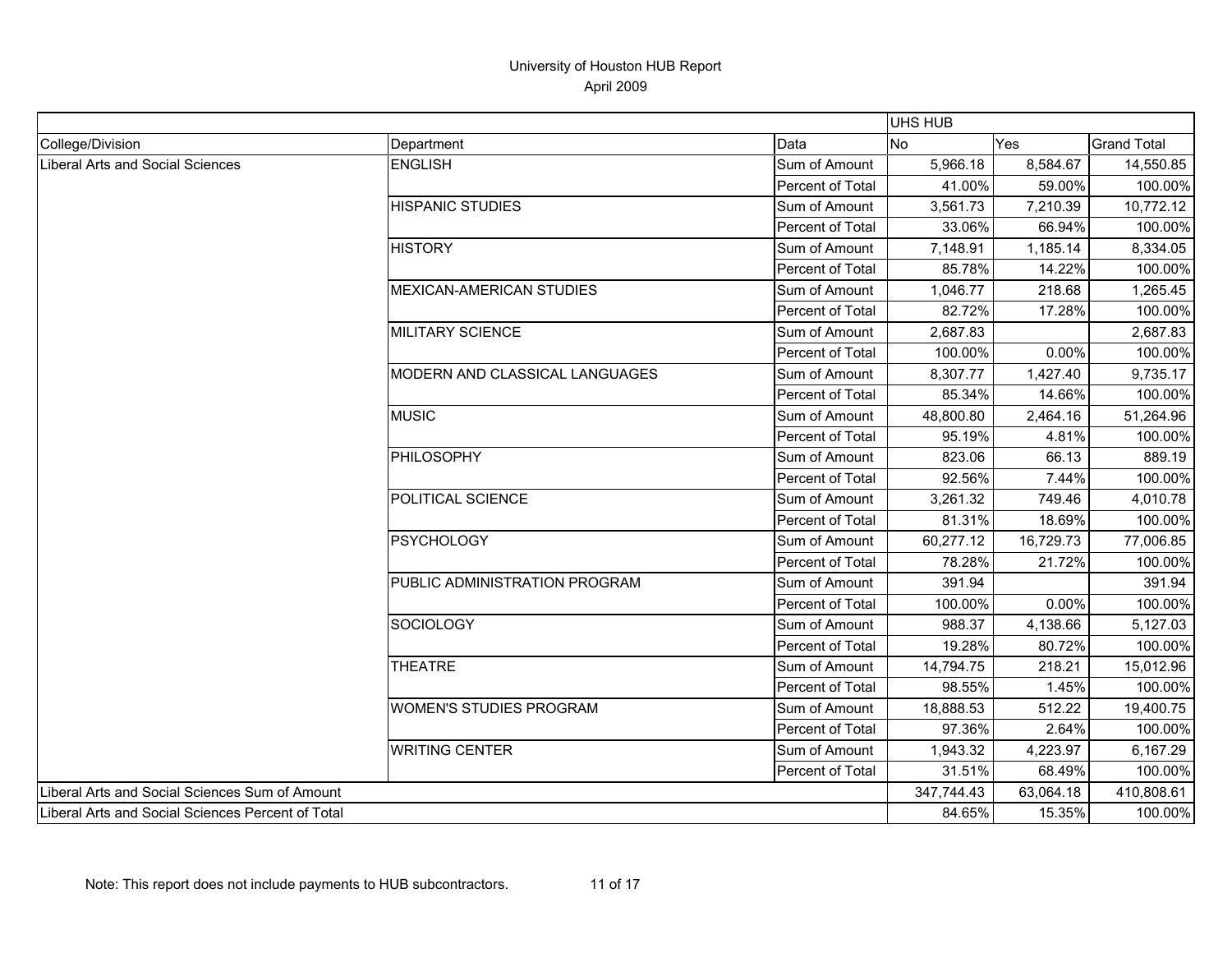|                                                  |                                            |                  | <b>UHS HUB</b> |           |                    |
|--------------------------------------------------|--------------------------------------------|------------------|----------------|-----------|--------------------|
| College/Division                                 | Department                                 | Data             | No             | Yes       | <b>Grand Total</b> |
| Library                                          | <b>UNIVERSITY LIBRARIES</b>                | Sum of Amount    | 195,131.93     | 87,815.23 | 282,947.16         |
|                                                  |                                            | Percent of Total | 68.96%         | 31.04%    | 100.00%            |
| Library Sum of Amount                            |                                            |                  | 195,131.93     | 87,815.23 | 282,947.16         |
| Library Percent of Total                         |                                            |                  | 68.96%         | 31.04%    | 100.00%            |
| Natural Science and Mathematics                  | <b>BIOLOGY &amp; BIOCHEMISTRY</b>          | Sum of Amount    | 178,339.66     | 4,926.51  | 183,266.17         |
|                                                  |                                            | Percent of Total | 97.31%         | 2.69%     | 100.00%            |
|                                                  | <b>CAGE INSTITUTE</b>                      | Sum of Amount    | 9,167.91       |           | 9,167.91           |
|                                                  |                                            | Percent of Total | 100.00%        | 0.00%     | 100.00%            |
|                                                  | <b>CHEMISTRY</b>                           | Sum of Amount    | 116,883.48     | 3,267.90  | 120,151.38         |
|                                                  |                                            | Percent of Total | 97.28%         | 2.72%     | 100.00%            |
|                                                  | <b>COMPUTER SCIENCE</b>                    | Sum of Amount    | 23,407.97      | 19,631.79 | 43,039.76          |
|                                                  |                                            | Percent of Total | 54.39%         | 45.61%    | 100.00%            |
|                                                  | CTR FOR NUCLEAR RECEPTORS & CELL SIGNALING | Sum of Amount    | 945,493.11     | 4,085.27  | 949,578.38         |
|                                                  |                                            | Percent of Total | 99.57%         | 0.43%     | 100.00%            |
|                                                  | DEAN, NATURAL SCIENCE & MATHE              | Sum of Amount    | 10,939.34      | 6,587.71  | 17,527.05          |
|                                                  |                                            | Percent of Total | 62.41%         | 37.59%    | 100.00%            |
|                                                  | EARTH AND ATMOSPHERIC SCIENCES             | Sum of Amount    | 179,738.58     | 8,744.83  | 188,483.41         |
|                                                  |                                            | Percent of Total | 95.36%         | 4.64%     | 100.00%            |
|                                                  | <b>IMAQS</b>                               | Sum of Amount    | 110,130.35     | 2,684.09  | 112,814.44         |
|                                                  |                                            | Percent of Total | 97.62%         | 2.38%     | 100.00%            |
|                                                  | INST FOR THEORETICAL & ENG SCI             | Sum of Amount    | 327.06         |           | 327.06             |
|                                                  |                                            | Percent of Total | 100.00%        | 0.00%     | 100.00%            |
|                                                  | <b>MATHEMATICS</b>                         | Sum of Amount    | 91,078.22      | 4,914.98  | 95,993.20          |
|                                                  |                                            | Percent of Total | 94.88%         | 5.12%     | 100.00%            |
|                                                  | <b>PHYSICS</b>                             | Sum of Amount    | 60,338.97      | 2,894.65  | 63,233.62          |
|                                                  |                                            | Percent of Total | 95.42%         | 4.58%     | 100.00%            |
| Natural Science and Mathematics Sum of Amount    |                                            |                  | 1,725,844.65   | 57,737.73 | 1,783,582.38       |
| Natural Science and Mathematics Percent of Total |                                            |                  | 96.76%         | 3.24%     | 100.00%            |
| Optometry                                        | <b>DEAN, OPTOMETRY</b>                     | Sum of Amount    | 140,242.84     | 5,006.28  | 145,249.12         |
|                                                  |                                            | Percent of Total | 96.55%         | 3.45%     | 100.00%            |
|                                                  | OPT VISION SCIENCES                        | Sum of Amount    | 25,075.25      | 415.19    | 25,490.44          |
|                                                  |                                            | Percent of Total | 98.37%         | 1.63%     | 100.00%            |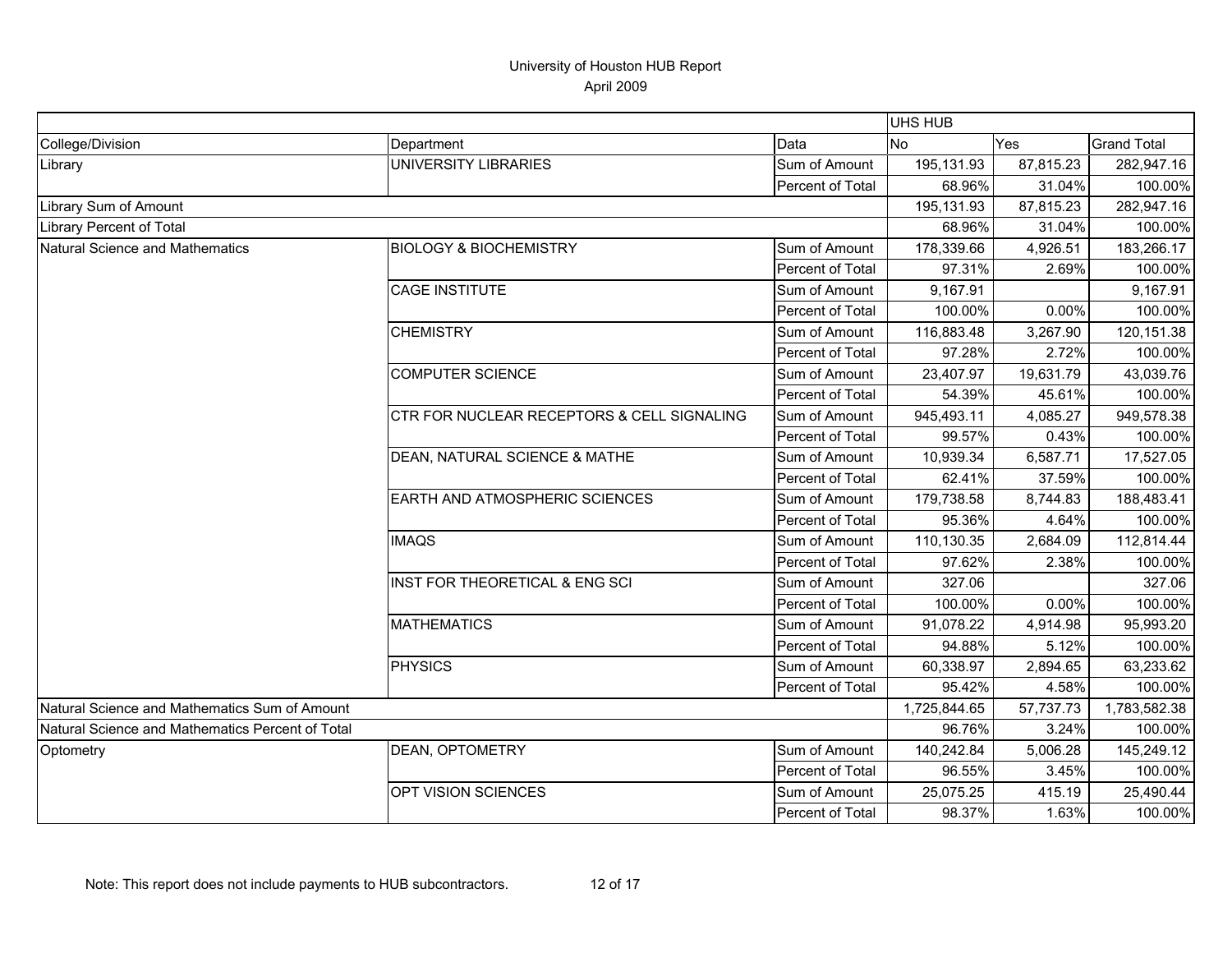|                            |                                 | UHS HUB          |            |           |                    |
|----------------------------|---------------------------------|------------------|------------|-----------|--------------------|
| College/Division           | Department                      | Data             | No         | Yes       | <b>Grand Total</b> |
| Optometry                  | <b>OPTOMETRY CLINIC</b>         | Sum of Amount    | 198,461.52 | 3,412.56  | 201,874.08         |
|                            |                                 | Percent of Total | 98.31%     | 1.69%     | 100.00%            |
| Optometry Sum of Amount    |                                 |                  | 363,779.61 | 8,834.03  | 372,613.64         |
| Optometry Percent of Total |                                 |                  | 97.63%     | 2.37%     | 100.00%            |
| Pharmacy                   | CLINICAL PHARMACY & ADMINISTRA  | Sum of Amount    | 80,649.74  | 1,193.29  | 81,843.03          |
|                            |                                 | Percent of Total | 98.54%     | 1.46%     | 100.00%            |
|                            | DEAN, PHARMACY                  | Sum of Amount    | 91,476.13  | 5,816.63  | 97,292.76          |
|                            |                                 | Percent of Total | 94.02%     | 5.98%     | 100.00%            |
|                            | PHARMACOLOGICAL & PHARMACEUTIC  | Sum of Amount    | 113,593.24 | 8,616.20  | 122,209.44         |
|                            |                                 | Percent of Total | 92.95%     | 7.05%     | 100.00%            |
| Pharmacy Sum of Amount     |                                 |                  |            | 15,626.12 | 301,345.23         |
| Pharmacy Percent of Total  |                                 |                  | 94.81%     | 5.19%     | 100.00%            |
| Research                   | ANIMAL CARE OPERATIONS          | Sum of Amount    | 12,411.76  | 2,975.97  | 15,387.73          |
|                            |                                 | Percent of Total | 80.66%     | 19.34%    | 100.00%            |
|                            | CENTER FOR ADVANCED MATERIALS   | Sum of Amount    | 9,111.93   | 156.67    | 9,268.60           |
|                            |                                 | Percent of Total | 98.31%     | 1.69%     | 100.00%            |
|                            | CENTER FOR MATERIALS CHEMISTRY  | Sum of Amount    | 819.67     |           | 819.67             |
|                            |                                 | Percent of Total | 100.00%    | 0.00%     | 100.00%            |
|                            | ENVIRONMENTAL INSTIT-HOUSTON    | Sum of Amount    | 17,031.05  |           | 17,031.05          |
|                            |                                 | Percent of Total | 100.00%    | 0.00%     | 100.00%            |
|                            | <b>GRANTS AND CONTRACTS</b>     | Sum of Amount    | 331.49     | 219.08    | 550.57             |
|                            |                                 | Percent of Total | 60.21%     | 39.79%    | 100.00%            |
|                            | <b>HOUSTON COASTAL CENTER</b>   | Sum of Amount    | 292.27     |           | 292.27             |
|                            |                                 | Percent of Total | 100.00%    | 0.00%     | 100.00%            |
|                            | INSTITUTE FOR MOLECULAR DESIGN  | Sum of Amount    | 12,930.77  |           | 12,930.77          |
|                            |                                 | Percent of Total | 100.00%    | 0.00%     | 100.00%            |
|                            | OFFICE OF TECHNOLOGY MANAGEMEN  | Sum of Amount    | 49,651.80  | 323.90    | 49,975.70          |
|                            |                                 | Percent of Total | 99.35%     | 0.65%     | 100.00%            |
|                            | <b>RESEARCH DIVISION OFFICE</b> | Sum of Amount    | 1,086.16   | 3,087.98  | 4,174.14           |
|                            |                                 | Percent of Total | 26.02%     | 73.98%    | 100.00%            |
|                            | RESEARCH FINANCIAL SERVICES     | Sum of Amount    | 76.37      | 108.08    | 184.45             |
|                            |                                 | Percent of Total | 41.40%     | 58.60%    | 100.00%            |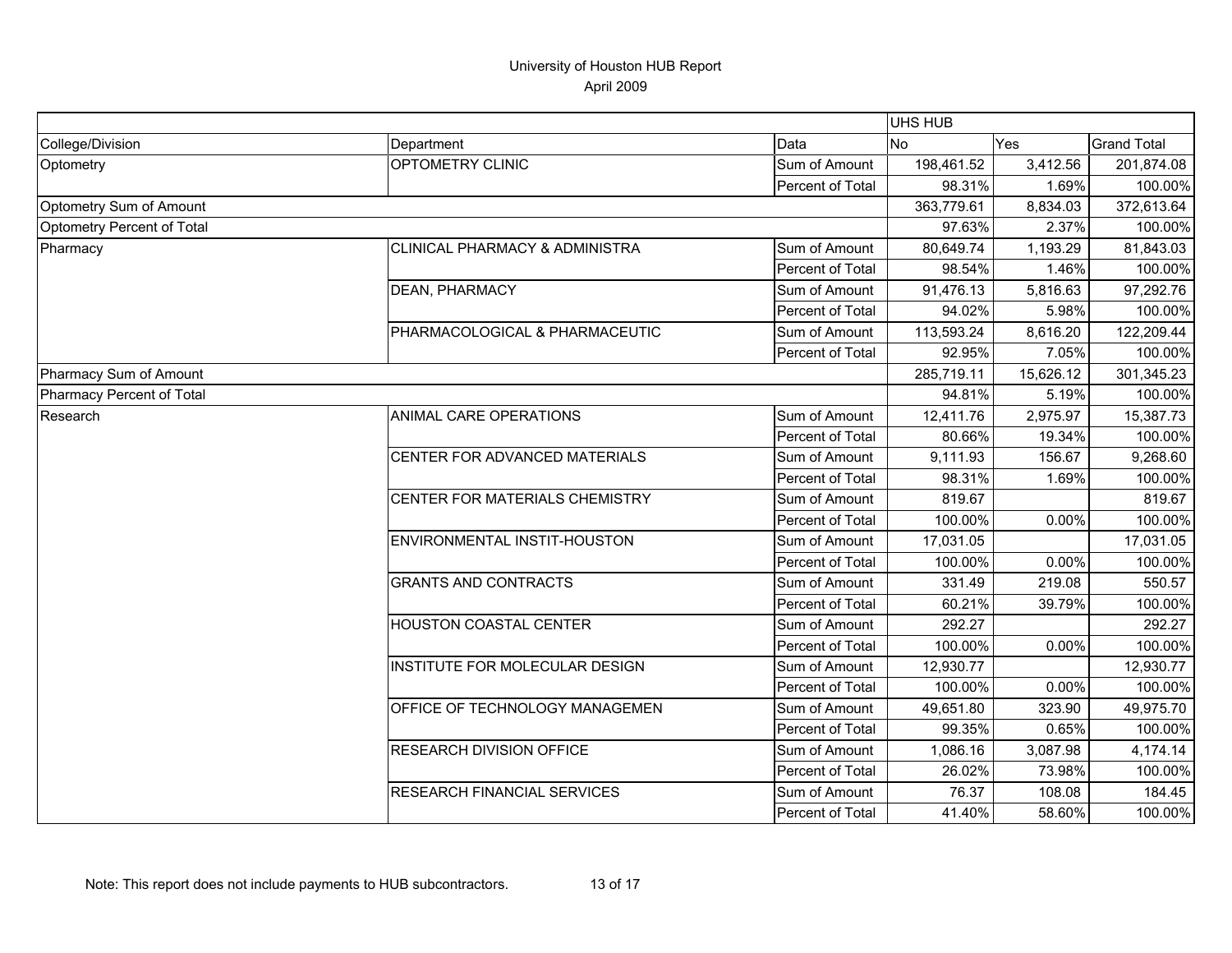|                               |                                         |                         | UHS HUB   |            |                    |
|-------------------------------|-----------------------------------------|-------------------------|-----------|------------|--------------------|
| College/Division              | Department                              | Data                    | No        | Yes        | <b>Grand Total</b> |
| Research                      | <b>RESEARCH INFORMATION CENTER</b>      | Sum of Amount           | 9,772.48  | 3,271.39   | 13,043.87          |
|                               |                                         | Percent of Total        | 74.92%    | 25.08%     | 100.00%            |
|                               | RESEARCH POLICIES/COMPLIANCE/COMMITTEES | Sum of Amount           | 306.67    | 180.36     | 487.03             |
|                               |                                         | Percent of Total        | 62.97%    | 37.03%     | 100.00%            |
|                               | <b>RESEARCH SERVICES</b>                | Sum of Amount           | 3,214.56  | 267.63     | 3,482.19           |
|                               |                                         | Percent of Total        | 92.31%    | 7.69%      | 100.00%            |
|                               | <b>TCSUH</b>                            | Sum of Amount           | 82,731.72 | 1,871.19   | 84,602.91          |
|                               |                                         | Percent of Total        | 97.79%    | 2.21%      | 100.00%            |
|                               | <b>TIMES</b>                            | Sum of Amount           | 18,404.89 | 930.39     | 19,335.28          |
|                               |                                         | Percent of Total        | 95.19%    | 4.81%      | 100.00%            |
|                               | TX LEARNING/COMPUTATIONAL CTR           | Sum of Amount           | 15,990.84 | 4,426.50   | 20,417.34          |
|                               |                                         | Percent of Total        | 78.32%    | 21.68%     | 100.00%            |
| <b>Research Sum of Amount</b> |                                         | 234, 164. 43            | 17,819.14 | 251,983.57 |                    |
| Research Percent of Total     |                                         |                         | 92.93%    | 7.07%      | 100.00%            |
| <b>Student Affairs</b>        | <b>CAMPUS ACTIVITIES</b>                | Sum of Amount           | 36,342.37 | 959.35     | 37,301.72          |
|                               |                                         | <b>Percent of Total</b> | 97.43%    | 2.57%      | 100.00%            |
|                               | <b>CAMPUS RECREATION</b>                | Sum of Amount           | 48,551.93 | 26,585.58  | 75,137.51          |
|                               |                                         | Percent of Total        | 64.62%    | 35.38%     | 100.00%            |
|                               | CENTER FOR STUDENTS W/DISABILI          | Sum of Amount           | 54,890.99 | 341.59     | 55,232.58          |
|                               |                                         | Percent of Total        | 99.38%    | 0.62%      | 100.00%            |
|                               | CHILD CARE CENTER                       | Sum of Amount           | 7,306.87  | 5,647.65   | 12,954.52          |
|                               |                                         | Percent of Total        | 56.40%    | 43.60%     | 100.00%            |
|                               | <b>COUNSELING AND PSYCH SVCS</b>        | Sum of Amount           | 558.37    | 12.66      | 571.03             |
|                               |                                         | Percent of Total        | 97.78%    | 2.22%      | 100.00%            |
|                               | <b>DEAN OF STUDENTS</b>                 | Sum of Amount           | 842.20    |            | 842.20             |
|                               |                                         | <b>Percent of Total</b> | 100.00%   | 0.00%      | 100.00%            |
|                               | INT'L STUDENT & SCHOLAR SERVIC          | Sum of Amount           | 173.74    |            | 173.74             |
|                               |                                         | Percent of Total        | 100.00%   | 0.00%      | 100.00%            |
|                               | <b>LEARNING AND ASSESSMENT SVCS</b>     | Sum of Amount           | 2,174.03  |            | 2,174.03           |
|                               |                                         | Percent of Total        | 100.00%   | 0.00%      | 100.00%            |
|                               | LEARNING SUPPORT SERVICES               | Sum of Amount           | 710.22    | 97.28      | 807.50             |
|                               |                                         | Percent of Total        | 87.95%    | 12.05%     | 100.00%            |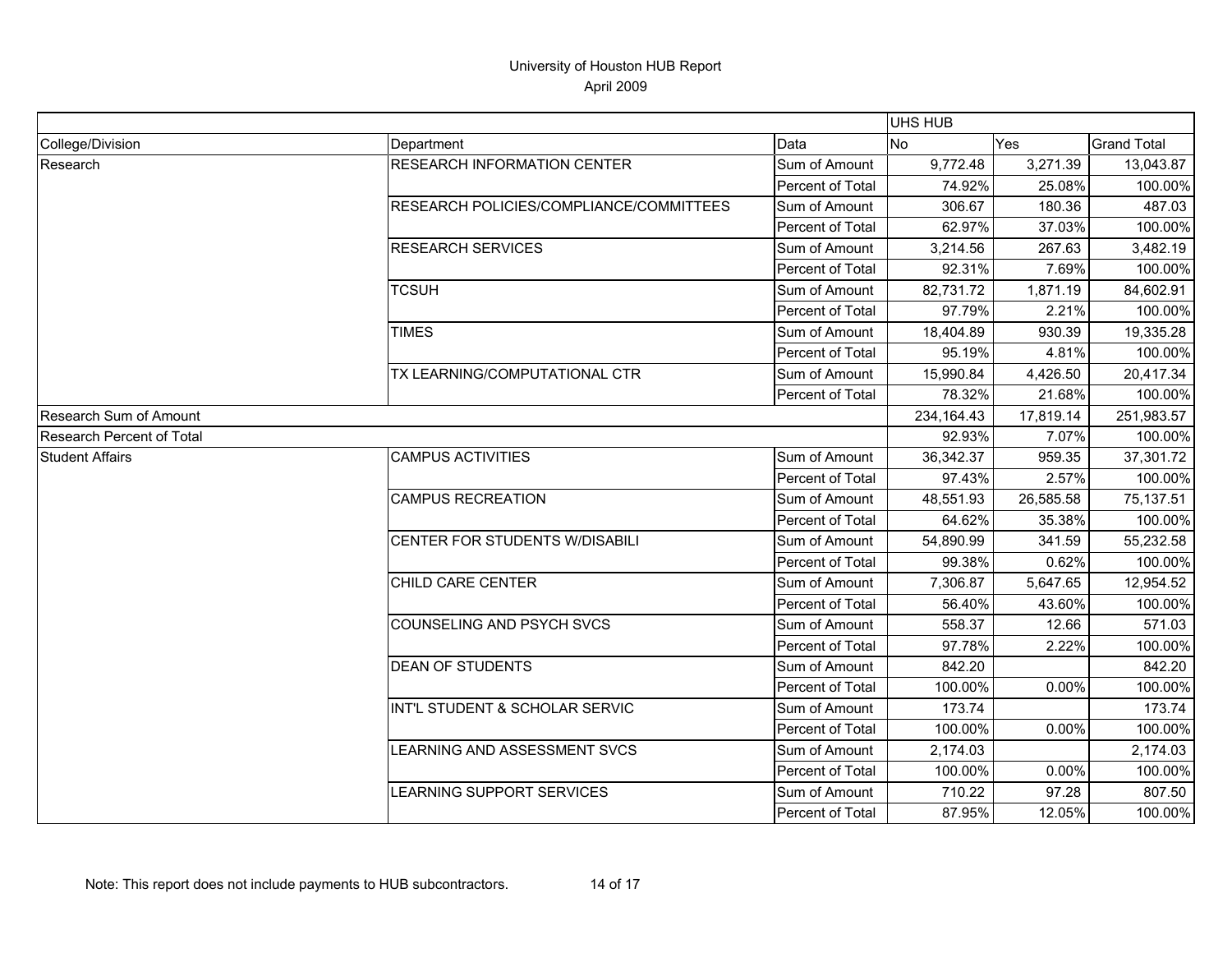|                                         |                                       |                                                          | UHS HUB   |            |                    |
|-----------------------------------------|---------------------------------------|----------------------------------------------------------|-----------|------------|--------------------|
| College/Division                        | Department                            | Data                                                     | <b>No</b> | Yes        | <b>Grand Total</b> |
| <b>Student Affairs</b>                  | <b>RESIDENTIAL LIFE &amp; HOUSING</b> | Sum of Amount                                            | 50,044.27 | 6,691.63   | 56,735.90          |
|                                         |                                       | Percent of Total                                         | 88.21%    | 11.79%     | 100.00%            |
|                                         | <b>STUDENT AFFAIRS</b>                | Sum of Amount                                            | 18,979.52 | 10,085.68  | 29,065.20          |
|                                         |                                       | Percent of Total                                         | 65.30%    | 34.70%     | 100.00%            |
|                                         | <b>STUDENT HEALTH CENTER</b>          | Sum of Amount                                            | 37,831.81 | 9,469.05   | 47,300.86          |
|                                         |                                       | Percent of Total                                         | 79.98%    | 20.02%     | 100.00%            |
|                                         | <b>STUDENT PHARMACY</b>               | Sum of Amount                                            | 385.00    |            | 385.00             |
|                                         |                                       | Percent of Total                                         | 100.00%   | 0.00%      | 100.00%            |
|                                         | <b>STUDENT PUBLICATIONS</b>           | Sum of Amount                                            | 2,097.67  | 208.26     | 2,305.93           |
|                                         |                                       | Percent of Total                                         | 90.97%    | 9.03%      | 100.00%            |
|                                         | UNIVERSITY CAREER SERVICES            | Sum of Amount                                            | 1,042.64  | 1,462.04   | 2,504.68           |
|                                         |                                       | Percent of Total                                         | 41.63%    | 58.37%     | 100.00%            |
|                                         | UNIVERSITY CENTER                     | 53,561.73<br>Sum of Amount<br>93.37%<br>Percent of Total | 3,805.88  | 57,367.61  |                    |
|                                         |                                       |                                                          |           | 6.63%      | 100.00%            |
|                                         | UNIVERSITY TESTING SERVICES           | Sum of Amount                                            | 9,404.91  | 1,664.68   | 11,069.59          |
|                                         |                                       | Percent of Total                                         | 84.96%    | 15.04%     | 100.00%            |
|                                         | URBAN EXPERIENCE VPSA                 | Sum of Amount                                            |           | 102.43     | 102.43             |
|                                         |                                       | Percent of Total                                         | 0.00%     | 100.00%    | 100.00%            |
|                                         | <b>VETERAN SERVICES</b>               | Sum of Amount                                            | 129.99    |            | 129.99             |
|                                         |                                       | Percent of Total                                         | 100.00%   | 0.00%      | 100.00%            |
| <b>Student Affairs Sum of Amount</b>    |                                       | 325,028.26                                               | 67,133.76 | 392,162.02 |                    |
| <b>Student Affairs Percent of Total</b> |                                       |                                                          | 82.88%    | 17.12%     | 100.00%            |
| Technology                              | CENTER FOR APPLIED TECHNOLOGY         | Sum of Amount                                            | 1,212.73  |            | 1,212.73           |
|                                         |                                       | Percent of Total                                         | 100.00%   | 0.00%      | 100.00%            |
|                                         | CENTER FOR FUTURE OF HEALTH           | Sum of Amount                                            | 2,399.87  |            | 2,399.87           |
|                                         |                                       | Percent of Total                                         | 100.00%   | 0.00%      | 100.00%            |
|                                         | CENTER FOR LIFE SCIENCES TECH         | Sum of Amount                                            | 2,165.91  |            | 2,165.91           |
|                                         |                                       | Percent of Total                                         | 100.00%   | 0.00%      | 100.00%            |
|                                         | <b>DEAN, TECHNOLOGY</b>               | Sum of Amount                                            | 8,036.57  | 6,456.66   | 14,493.23          |
|                                         |                                       | Percent of Total                                         | 55.45%    | 44.55%     | 100.00%            |
|                                         | <b>ENGINEERING TECHNOLOGY</b>         | Sum of Amount                                            | 12,197.13 | 1,608.59   | 13,805.72          |
|                                         |                                       | Percent of Total                                         | 88.35%    | 11.65%     | 100.00%            |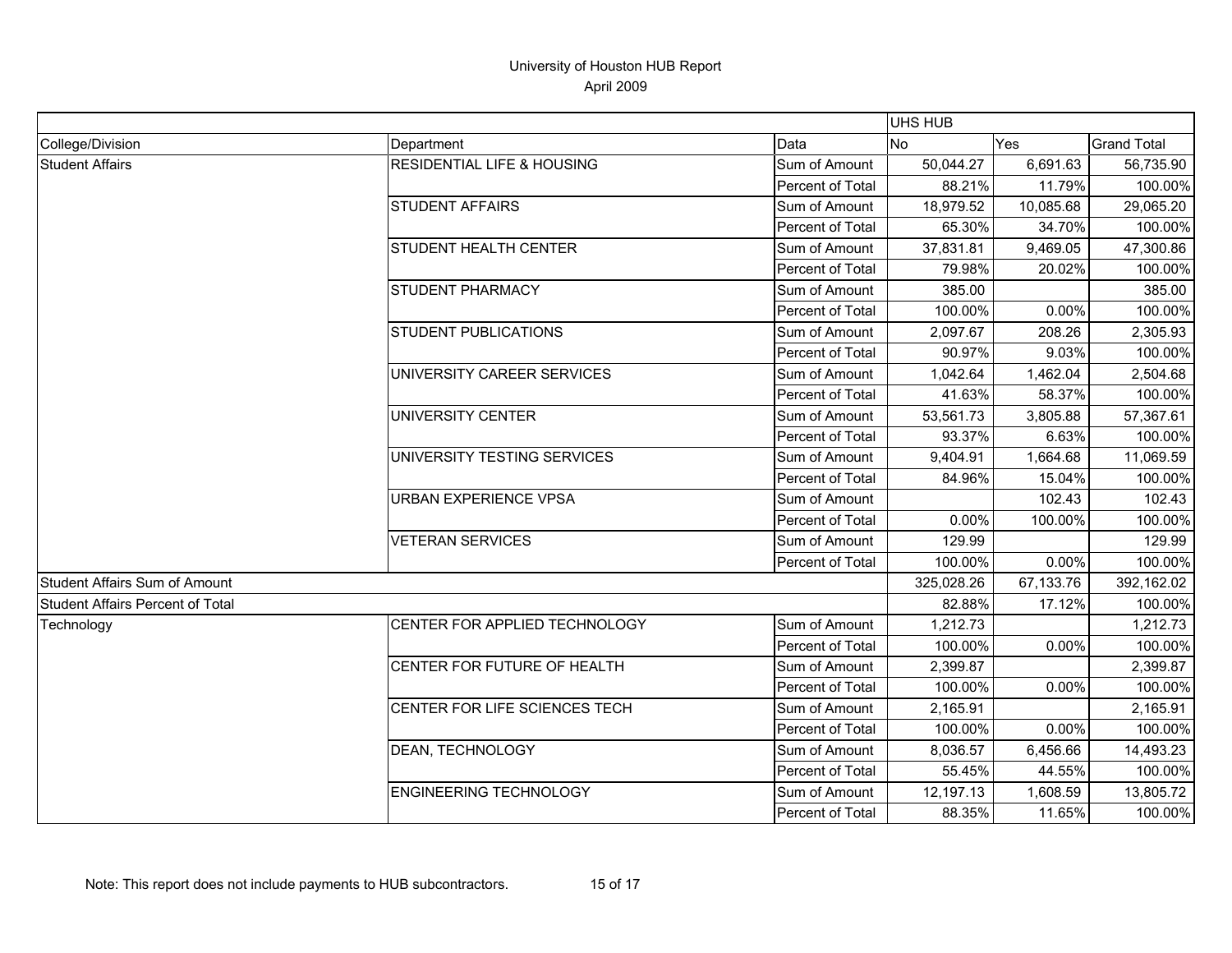|                               |                                         |                  | <b>UHS HUB</b> |           |                    |
|-------------------------------|-----------------------------------------|------------------|----------------|-----------|--------------------|
| College/Division              | Department                              | Data             | No             | Yes       | <b>Grand Total</b> |
| Technology                    | HUMAN DEVELOP AND CONSUMER SCI          | Sum of Amount    | 3,148.84       | 3,501.60  | 6,650.44           |
|                               |                                         | Percent of Total | 47.35%         | 52.65%    | 100.00%            |
|                               | <b>INFORMATION &amp; LOGISTICS TECH</b> | Sum of Amount    | 6,577.22       | 5,895.86  | 12,473.08          |
|                               |                                         | Percent of Total | 52.73%         | 47.27%    | 100.00%            |
|                               | <b>TMAC</b>                             | Sum of Amount    | 4,734.40       |           | 4,734.40           |
|                               |                                         | Percent of Total | 100.00%        | 0.00%     | 100.00%            |
| Technology Sum of Amount      |                                         |                  | 40,472.67      | 17,462.71 | 57,935.38          |
| Technology Percent of Total   |                                         |                  | 69.86%         | 30.14%    | 100.00%            |
| <b>University Advancement</b> | ADVANCEMENT INFORMATION SVCS            | Sum of Amount    | 9,572.99       |           | 9,572.99           |
|                               |                                         | Percent of Total | 100.00%        | 0.00%     | 100.00%            |
|                               | <b>ANNUAL GIVING</b>                    | Sum of Amount    | 34,121.62      |           | 34,121.62          |
|                               |                                         | Percent of Total | 100.00%        | 0.00%     | 100.00%            |
|                               | <b>CREATIVE SERVICES</b>                | Sum of Amount    | 1,120.00       |           | 1,120.00           |
|                               |                                         | Percent of Total | 100.00%        | 0.00%     | 100.00%            |
|                               | <b>DEVELOPMENT</b>                      | Sum of Amount    | 7,356.22       | 1,503.91  | 8,860.13           |
|                               |                                         | Percent of Total | 83.03%         | 16.97%    | 100.00%            |
|                               | DEVELOPMENT RESEARCH                    | Sum of Amount    | 18.48          |           | 18.48              |
|                               |                                         | Percent of Total | 100.00%        | 0.00%     | 100.00%            |
|                               | <b>DONOR &amp; ALUMNI RECORDS</b>       | Sum of Amount    | 520.20         | 3,074.04  | 3,594.24           |
|                               |                                         | Percent of Total | 14.47%         | 85.53%    | 100.00%            |
|                               | <b>EXTERNAL COMMUNICATIONS</b>          | Sum of Amount    | 139.00         |           | 139.00             |
|                               |                                         | Percent of Total | 100.00%        | 0.00%     | 100.00%            |
|                               | <b>MARKETING</b>                        | Sum of Amount    | 23,127.42      |           | 23,127.42          |
|                               |                                         | Percent of Total | 100.00%        | 0.00%     | 100.00%            |
|                               | OFFICE OF SPECIAL EVENTS                | Sum of Amount    | 52,889.65      | 588.00    | 53,477.65          |
|                               |                                         | Percent of Total | 98.90%         | 1.10%     | 100.00%            |
|                               | PLANNED GIVING                          | Sum of Amount    | 758.83         | 9,518.67  | 10,277.50          |
|                               |                                         | Percent of Total | 7.38%          | 92.62%    | 100.00%            |
|                               | UNIVERSITY ADVANCEMENT                  | Sum of Amount    | 17,903.15      |           | 17,903.15          |
|                               |                                         | Percent of Total | 100.00%        | 0.00%     | 100.00%            |
|                               | UNIVERSITY RELATIONS                    | Sum of Amount    | 366.77         |           | 366.77             |
|                               |                                         | Percent of Total | 100.00%        | 0.00%     | 100.00%            |